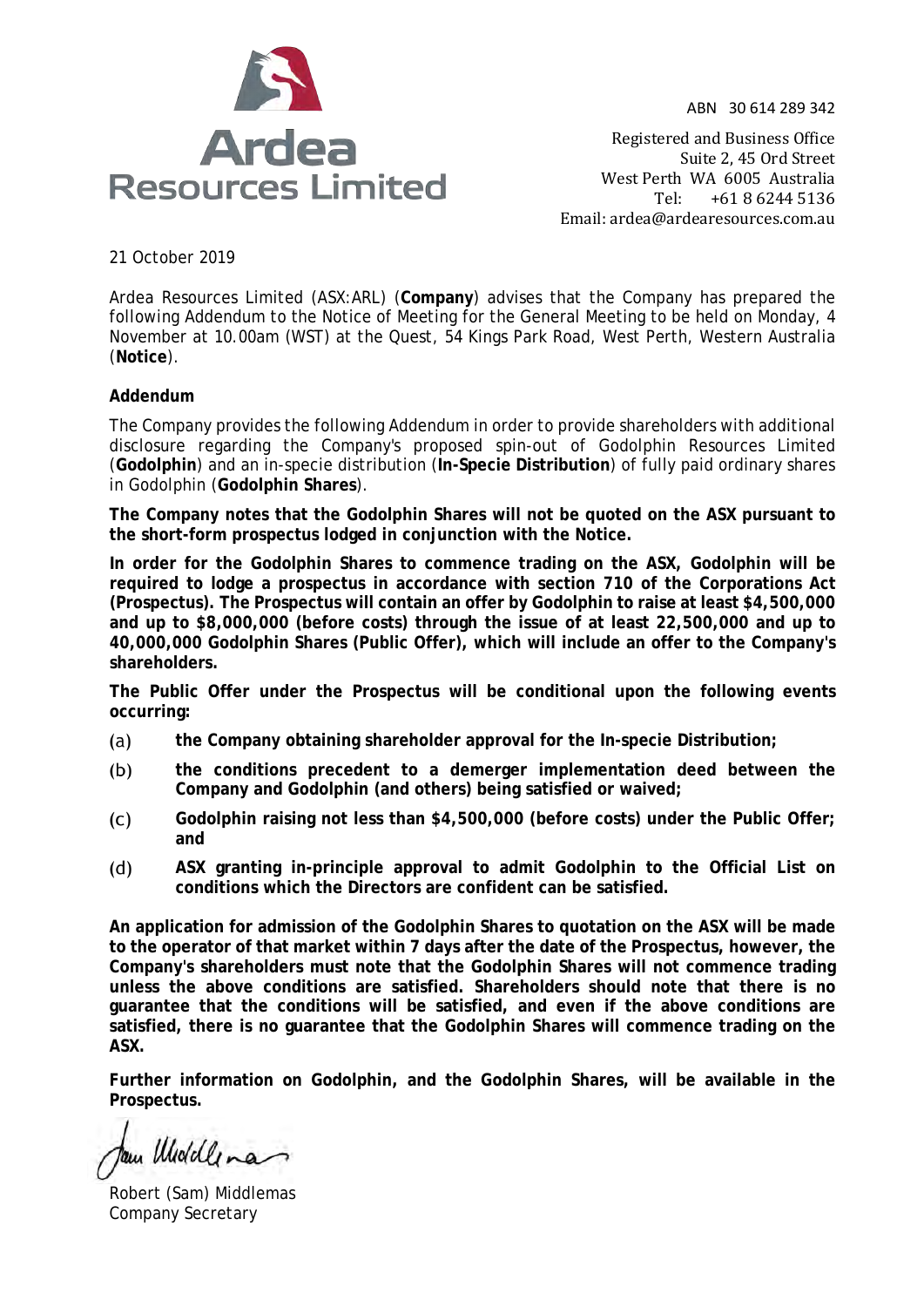### **Proxy Forms**

The Company confirms that there have been no changes to the Proxy Form previously dispatched to Shareholders. Shareholders are advised that:

- If you have already completed and returned the Proxy Form which was provided with the original Notice of Meeting and you wish to change your vote, you must complete and return a new Proxy Form. Please contact the Company if you require a new Proxy Form.
- If you have already completed and returned the Proxy Form which was annexed to the original Notice of Meeting and you do not wish to change your vote, you do not need to take any action as the earlier submitted Proxy Form will be accepted by the Company unless you submit a new Proxy Form.
- If you have not yet completed and returned a Proxy Form and you wish to vote on the Resolutions in the Notice of Meeting, please complete and return the Proxy Form.

To vote in person, please attend the Meeting at the time, date and place set out above.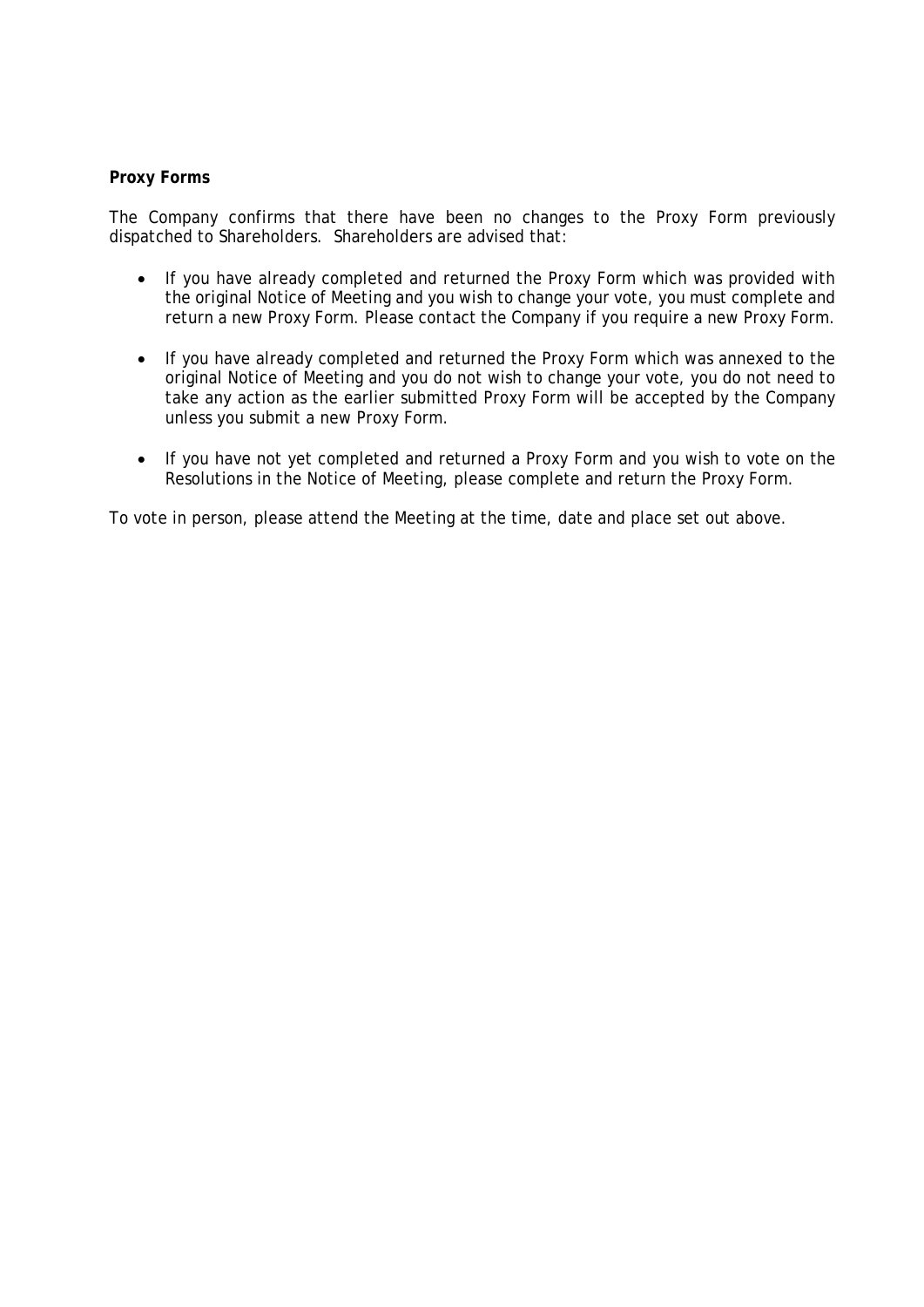# **ARDEA RESOURCES LIMITED ACN 614 289 342**

# **ADDENDUM TO NOTICE OF GENERAL MEETING**

Ardea Resources Limited (**Company**) hereby gives notice to Shareholders that, in relation to the Notice of Meeting and Explanatory Memorandum dated 3 October 2019 in respect of the General Meeting to be held on Monday, 4 November at 10.00am (WST) at the Quest, 54 Kings Park Road, West Perth, Western Australia (**Meeting**), the Directors have resolved to supplement the information contained in the Explanatory Memorandum as set out below.

The numbering used in this Addendum reflects the numbering used in the Notice and the Explanatory Memorandum. Capitalised terms used in this Addendum are as defined in the Notice and the Explanatory Memorandum, unless expressly defined otherwise.

# **Explanatory Memorandum**

*Section 1.6 is deleted and replaced as follows:*

| Event                                                                                      | Date                                      |  |  |
|--------------------------------------------------------------------------------------------|-------------------------------------------|--|--|
| Godolphin lodges prospectus with ASIC                                                      | The week<br>commencing<br>28 October 2019 |  |  |
| Godolphin applies for admission to the Official List                                       | The week<br>commencing<br>4 November 2019 |  |  |
| Extraordinary General Meeting to approve the In-specie<br>Distribution of Godolphin Shares | 4 November 2019                           |  |  |
| ASX informed of Shareholder approval                                                       |                                           |  |  |
| ASX Conditional Admission Letter for Godolphin Application to<br><b>Official List</b>      | 25 November 2019                          |  |  |
| Godolphin closes Priority Offer                                                            | 25 November 2019                          |  |  |
| Godolphin closes Public Offer                                                              | 25 November 2019                          |  |  |
| <b>Record Date</b>                                                                         | 5 December 2019                           |  |  |
| Completion of acquisition of the NSW Assets                                                | 9 December 2019                           |  |  |
| In-specie Distribution to Shareholders of Godolphin Shares                                 | 12 December 2019                          |  |  |
| Dispatch of holding statements for In-Specie Distribution                                  | 17 December 2019                          |  |  |
| Godolphin Shares commence trading on ASX                                                   | 20 December 2019                          |  |  |

**These dates are indicative only and may change without notice. Refer to Section 3.3 for further details.**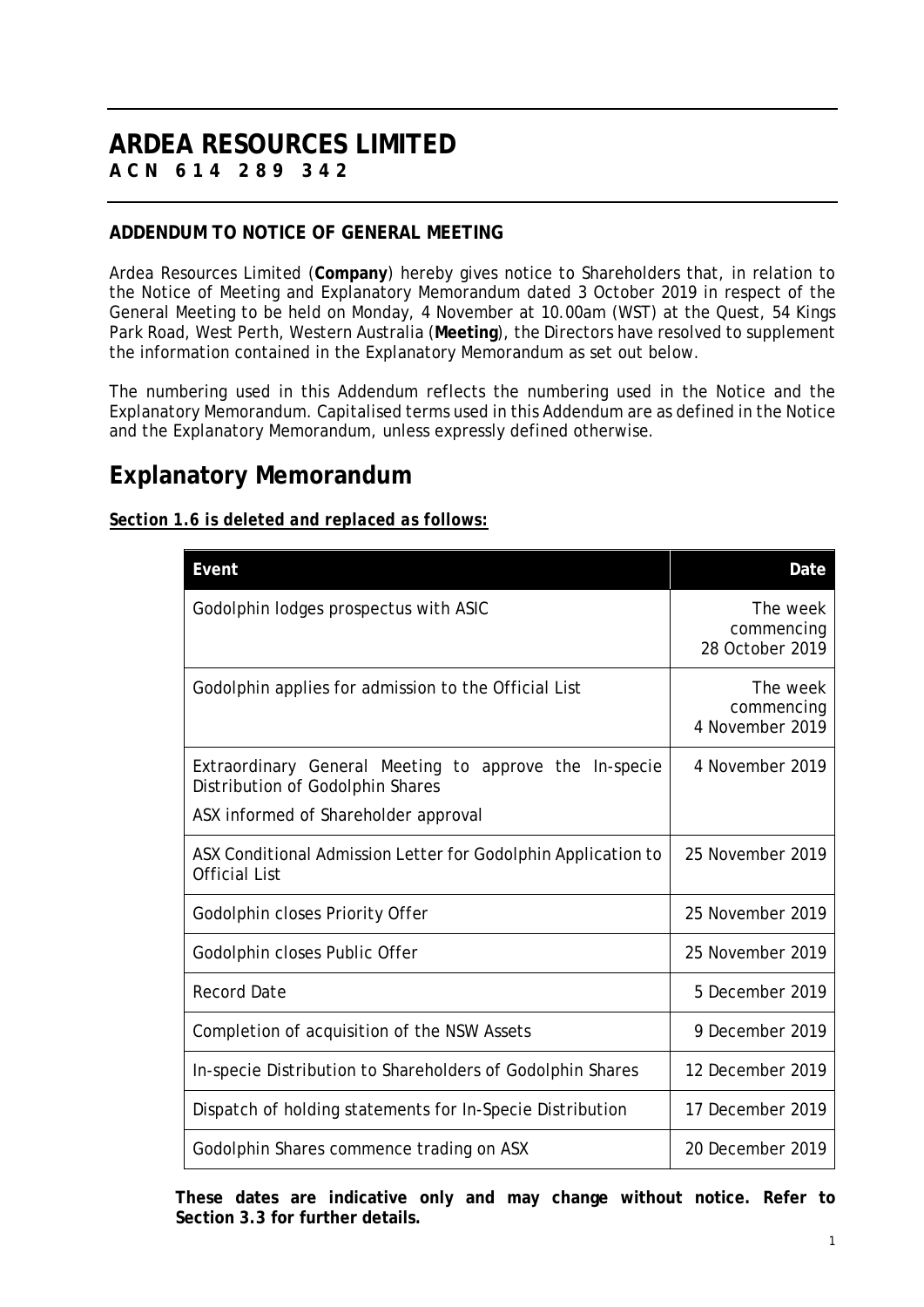# *Section 3.1 is deleted and replaced with the following:*

# **3.1 Background and Overview of the Proposal**

The Company is an ASX listed, Australian based resources company, with a focus on projects within the Kalgoorlie Nickel Project, Eastern Goldfields of WA and the Lachlan Fold Belt in central NSW.

The Company has an 100% interest in the following projects:

- Goongarrie Nickel Cobalt Project, WA (subset of the larger Kalgoorlie Nickel  $(a)$ Project, WA);
- $(b)$ Bardoc Tectonic Zone Gold Project, WA;
- $(C)$ Mount Zephyr Gold Project, WA;
- $(d)$ Perrinvale Nickel Sulphide Project, WA;
- $(e)$ Bedonia Gold-Nickel Project, WA;
- $(f)$ Mt Aubrey Epithermal Gold Project, NSW;
- $(g)$ Lewis Ponds Gold-Base Metal Project, NSW;
- $(h)$ Yeoval Porphyry Copper-Gold Project, NSW;
- $(i)$ Wiseman's Creek Gold-Copper Project, NSW;
- $(i)$ Calarie Gold Project, NSW; and
- $(k)$ Gundagai Gold Project, NSW.

The Company currently owns the Lewis Ponds Freehold Land, being the land on which the Lewis Ponds Gold-Base Metal Project is located.

The current corporate structure of the Company is shown below in Figure 1.

**Figure 1. Current structure** 

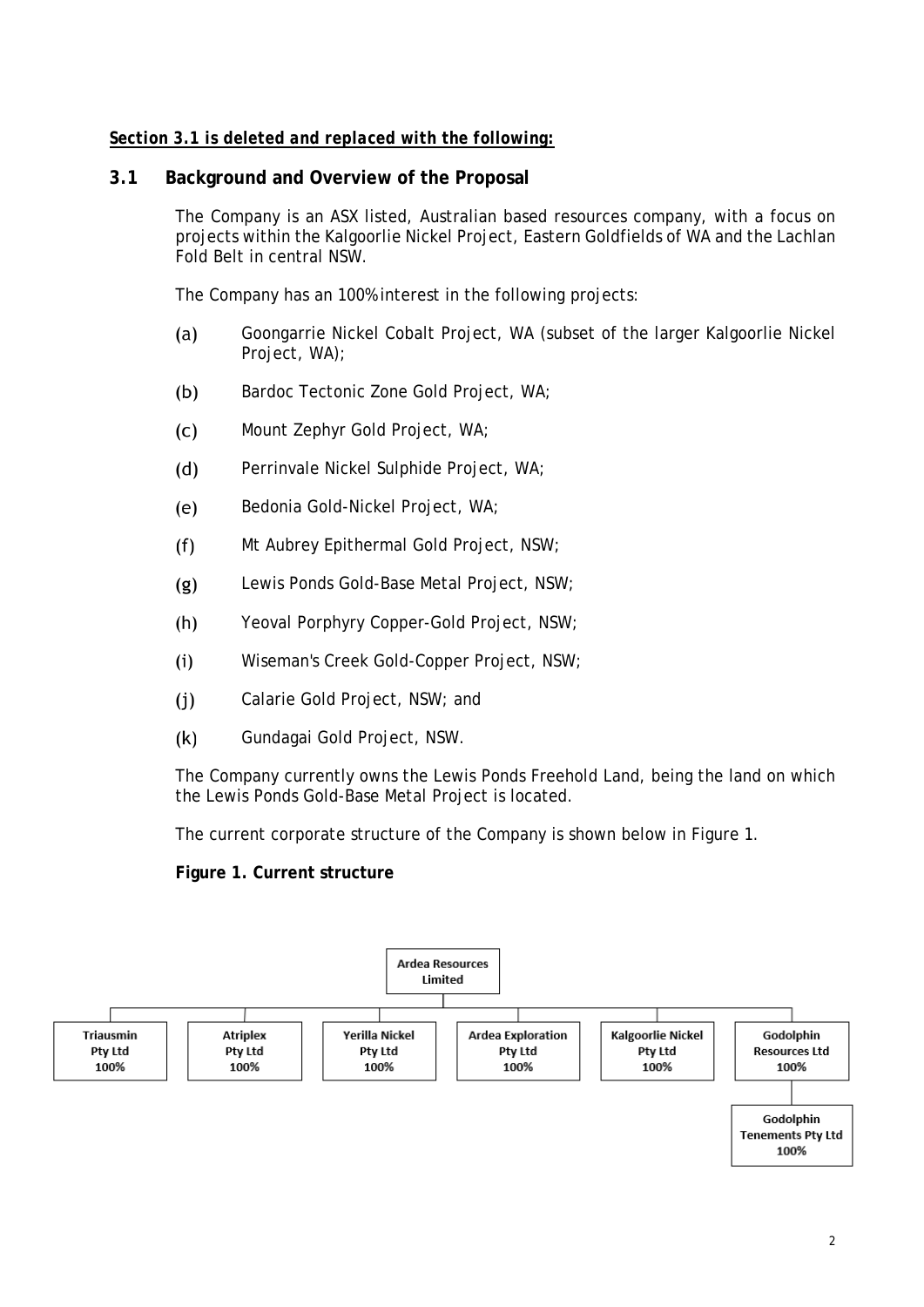As announced to the ASX on 25 June 2019, the Company is proposing, subject to Shareholder approval, to transfer the NSW Assets to its new subsidiary company Godolphin (**Spin-out**), who will in-turn seek a listing on ASX.

#### **IMPORTANT NOTE**

**The Company notes that the Godolphin Shares will not be quoted on the ASX pursuant to the short-form prospectus lodged on 3 October 2019 (as supplemented by way of a supplementary prospectus dated 21 October 2019 in conjunction with the Notice.**

**In order for the Godolphin Shares to commence trading on the ASX, Godolphin will be required to lodge the Prospectus in accordance with section 710 of the Corporations Act. The Prospectus will contain an offer by Godolphin to raise at least \$4,500,000 and up to \$8,000,000 (before costs) through the issue of at least 22,500,000 and up to 40,000,000 Godolphin Shares under the Public Offer, which includes the Priority Offer. The conditions of the Public Offer are set out below.**

**An application for admission of the Godolphin Shares to quotation on the ASX will be made to the operator of that market within 7 days after the date of the Prospectus, however, the Company's shareholders must note that the Godolphin Shares will not commence trading unless the conditions to the Public Offer are satisfied. Shareholders should note that there is no guarantee that the conditions will be satisfied, and even if the above conditions are satisfied, there is no guarantee that the Godolphin Shares will commence quotation on the ASX. For further information, see the risk in Schedule 4 of the Notice, entitled "failure of Godolphin to raise capital and / or list on a recognised securities exchange".** 

Further information on Godolphin, and the Godolphin Shares, will be available in the Prospectus.

The Public Offer is subject to the satisfaction of the following conditions:

- (a) the Company obtaining Shareholder approval for the In-specie Distribution;
- (b) the conditions precedent to the Demerger Implementation Deed being satisfied or waived;
- (c) the Company raising not less than \$4,500,000 (before costs) under the Public Offer; and
- (d) ASX granting in-principle approval to admit Godolphin to the Official List on conditions which the Directors are confident can be satisfied.

Following the Spin-Out but prior to the In-specie Distribution, Ardea will hold 30,000,000 Godolphin Shares.

Ardea intends to distribute and transfer all of its Godolphin Shares to Ardea Shareholders on a pro rata basis as an in-specie distribution (**In-specie Distribution**).

The In-specie Distribution will only proceed if the following conditions are met or waived (together, the **In-specie Conditions**):

- $(a)$ Ardea obtaining shareholder approval under the Corporations Act for the proposed In-specie Distribution;
- $(b)$ Godolphin receives valid applications for not less than \$4,500,000 under the Public Offer;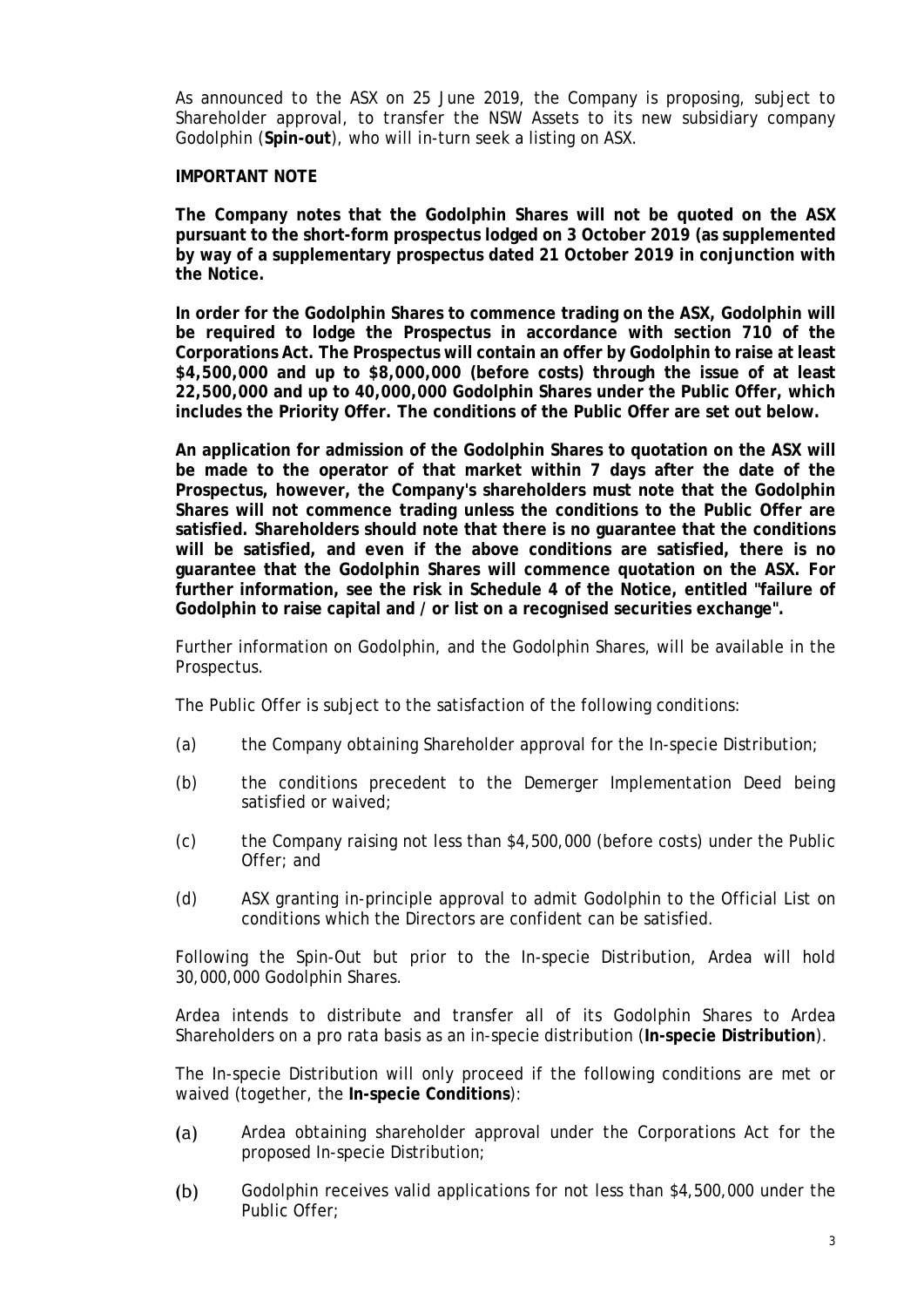- $(c)$ receipt of a private taxation ruling from the Australian Taxation Office confirming the Demerger Relief on terms that are acceptable to Ardea (acting reasonably); and
- $(d)$ Godolphin obtaining a conditional admission letter from ASX on terms satisfactory to the Godolphin directors, acting reasonably.

Should the In-specie Conditions be satisfied, the In-specie Distribution will be effected by an equal reduction of Ardea capital on a pro rata basis. Ardea Shareholders will receive an in specie return of capital by way of the distribution of Godolphin Shares in proportion to the number of Ardea Shares held by them at the Record Date. Ardea Shareholders will thereby retain direct ownership of Ardea and will also receive direct ownership of Godolphin.

From a tax perspective, the Company will seek a private taxation ruling from the ATO seeking to confirm that Demerger Relief for income tax purposes (see Section 3.26 for further details).

The Company's primary purpose in undertaking the Spin-out and In-specie Distribution (together the **Proposal**) is to facilitate a greater focus on the Company's large and highquality portfolio of Western Australian nickel-cobalt development and gold and nickel sulphide exploration assets in line with the Board's commitment to deliver value for Ardea Shareholders. Specifically, the Proposal is being undertaken to achieve the following objectives:

- Secure sufficient funding to allow the exploration warranted by the high  $(a)$ prospectivity of the NSW projects;
- $(b)$ The Proposal will allow Ardea to dedicate its efforts to its Western Australian projects, in doing so remove the internal competition for valuable capital;
- $(c)$ Provide Shareholders with the opportunity to participate in the development of the NSW Assets, whilst maintaining their investment exposure to the Western Australian projects;
- $(d)$ Drive superior value for shareholders in both entities;
- $(e)$ Enable both Godolphin and Ardea to undertake more targeted marketing to investors as both companies have a clear and more easily understood investment proposition; and
- $(f)$ Allow for Ardea and Godolphin to have independent WA and NSW administrative staff, reducing the associated costs borne by Ardea in maintaining operations away from its WA base.

In the event:

- $(a)$ Resolutions 1 and 2 are passed;
- $(b)$ the Company proceeds with the Spin-out; and
- $(C)$ the In-specie Conditions are satisfied,

the restructure of Ardea and Godolphin will result in the following structure: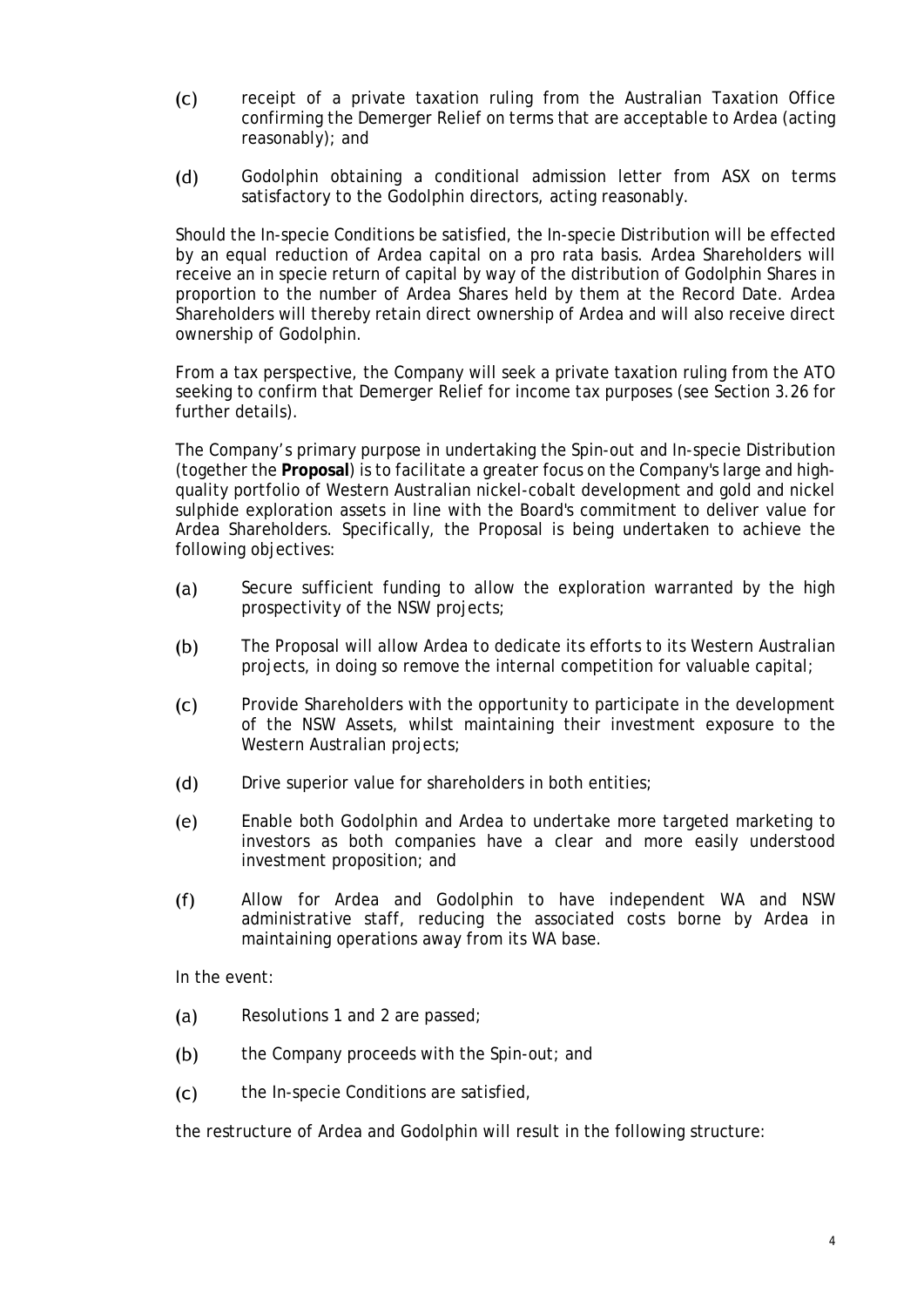# **Figure 2. Structure post Proposal**



Should the In-specie Distribution not proceed as a result of the non-satisfaction of the In-specie Conditions, providing Resolution 1 is approved and the Conditions (other than the In-specie Conditions) are met, the Company's corporate structure will remain as it is currently (see Figure 1).

If the In-specie Distribution does not proceed, the Company will continue to focus its resources on developing all of its projects. The Company will need to raise further capital or source other funding to continue the development of the NSW Assets. Informal discussions have occurred in respect of many of the NSW Assets over the last year involving possible joint ventures, which would be an option open to Ardea to further advance the mineral properties should the Proposal not proceed. However, the Board considers that the NSW Assets are of more value if retained as a whole unit by a single entity, rather than being divested on a project by project basis. Accordingly, the Board intends for the NSW Assets to be owned 100% by Godolphin on an unencumbered basis.

# *Sections 3.2 is deleted and replaced with the following:*

# **3.2 Plans for Ardea and Godolphin following completion of the Proposal**

- **Plans for Ardea**  $(a)$ 
	- $(i)$ Goongarrie Nickel Cobalt Project

Ardea intends to focus on securing a strategic partner to assist fast tracking the Goongarrie Nickel Cobalt Project towards production through a feasibility study and independently advancing its WA gold and nickel sulphide exploration.

 $(ii)$ Gold and Nickel Sulphide Exploration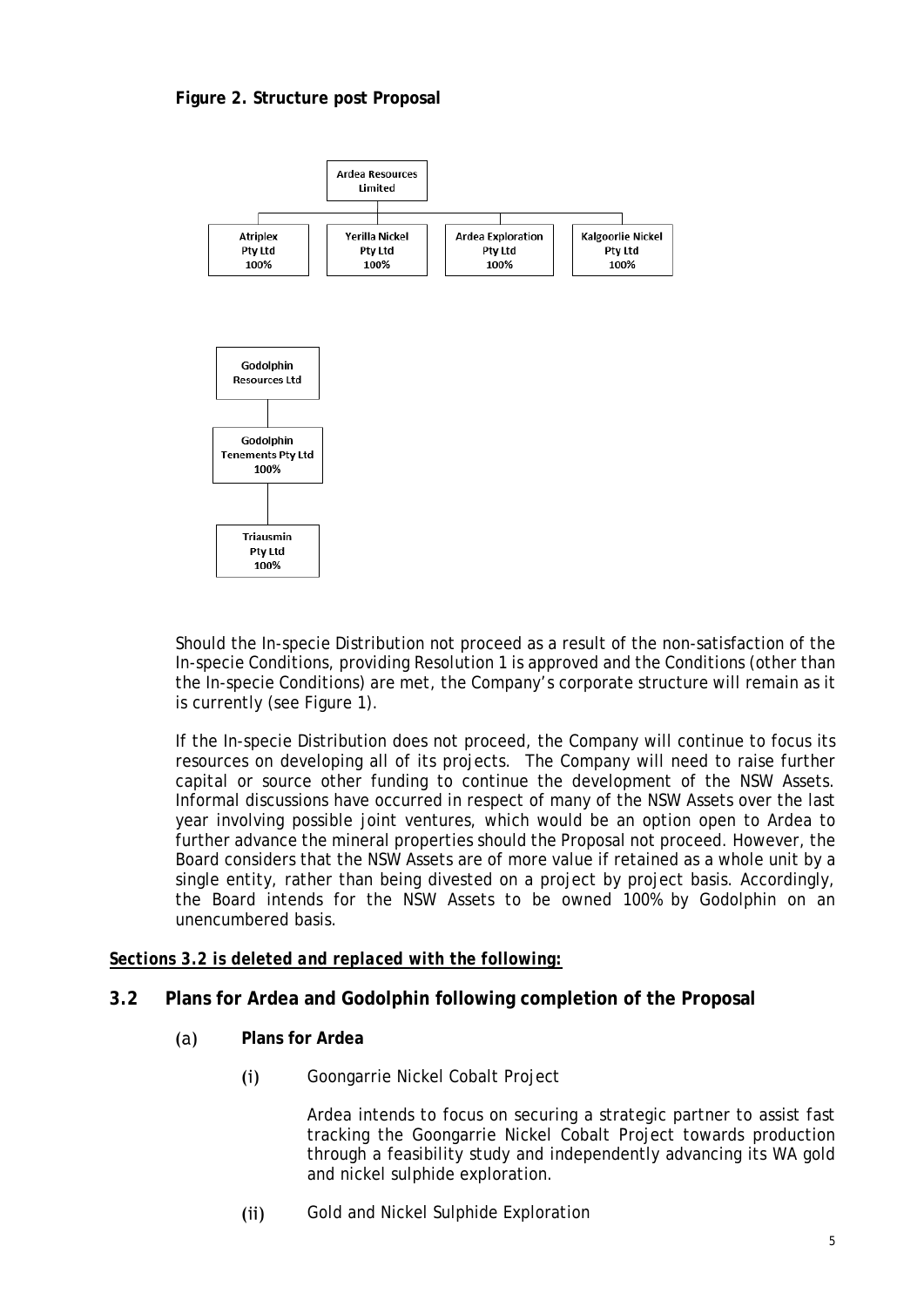Ardea will continue its geochemical and drilling exploration on these projects, with some now reaching the stage where joint venture to third parties may be considered.

 $(iii)$ Board changes

> The Company's current Directors are Katina Law as executive chairman, Wayne Bramwell as a non-executive director and Ian Buchhorn as an executive director. There are no proposed changes to the Board and senior executive team as part of the Proposal.

#### $(b)$ **Plans for Godolphin**

Godolphin's strategy has three well defined activities for application to the NSW Assets:

- $(i)$ **Work towards production**
	- (A) **Mount Aubrey Gold** complete the drill-out of the known gold-silver resource, then undertake feasibility programs ahead of financial studies to ascertain if it's economic to mine and if so, determine the optimum development strategy.
	- (B) **Lewis Ponds** complete core drilling of the defined mineralisation, focussing on interpreted gold-enriched zones, then undertake metallurgical studies ahead of feasibility programs.

#### **Exploration**  $(ii)$

- (A) **Copper Hill East** further refinement of the "Boda-Ridgeway potassic alteration" through the development of exploration models and drill testing.
- (B) **All other tenure -** complete the Company's standard multielement soil geochemistry on defined targets to elucidate drill testing requirements.

#### $(iii)$ **Corporate**

- (A) Evaluate mergers and acquisitions that potentially strengthen Godolphin's future production base.
- (B) Farm-out tenure that doesn't meet corporate objectives.
- (C) Continue to lodge tenement applications on vacant ground that supports Godolphin's mineralisation models.

# *Section 3.5 is deleted and replaced as follows:*

Set out in Schedule 2 is the audited statement of financial position of the Company as at 30 June 2019 together with the pro forma statement of financial position of the Company following completion of the Proposal.

A pro forma statement of financial position for Godolphin, reflecting the indicative balance sheet of Godolphin following completion of the Proposal is set out in Schedule 3.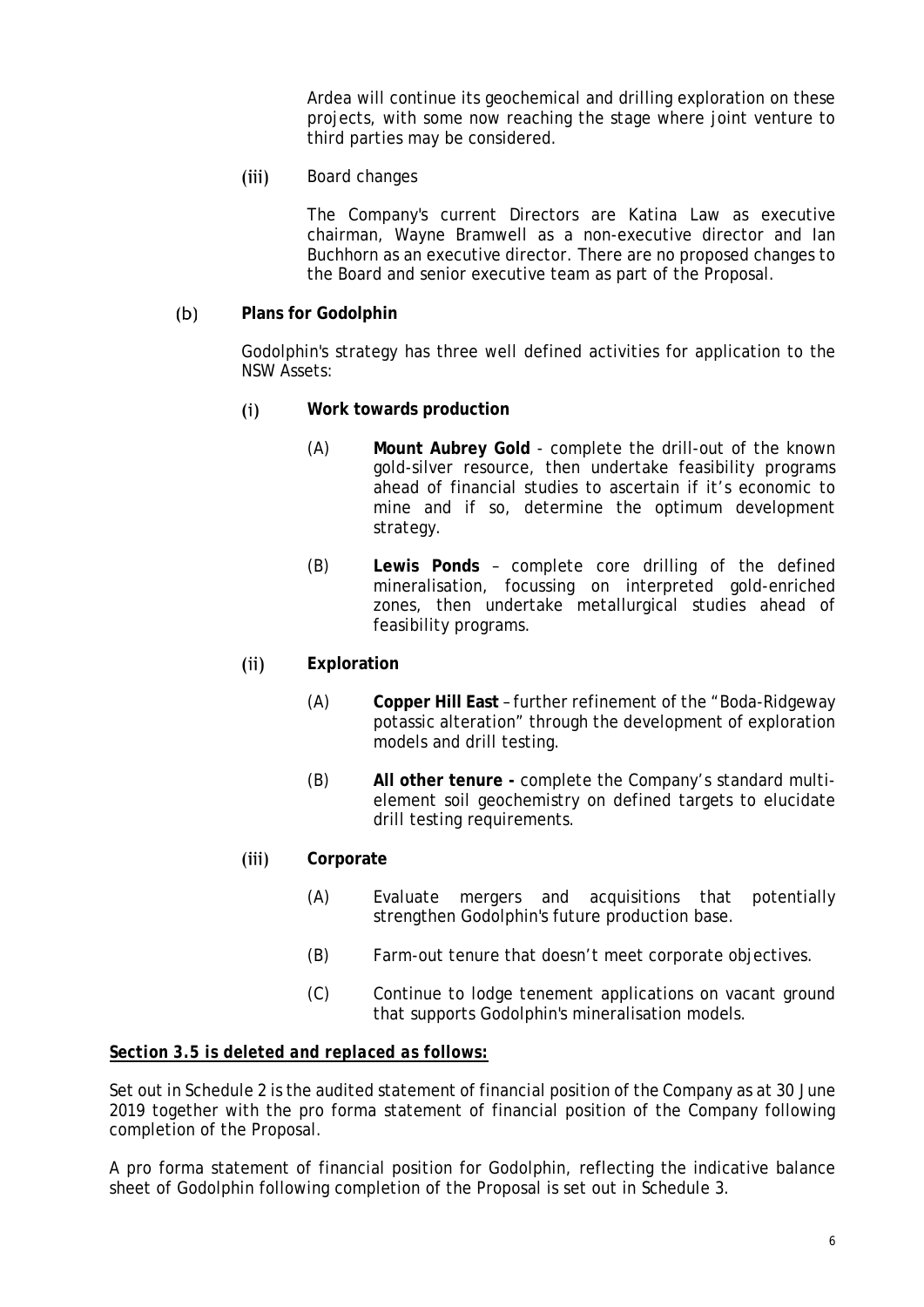GTPL was incorporated in June 2019 and is a 100% owned subsidiary of Godolphin. It holds no assets or liabilities, aside from \$100 of paid up share capital.

TriAusMin is a 100% owned subsidiary of the Company and forms part of the Company's consolidated group, which comprises the Company and its controlled entities (**Ardea Group**). TriAusMin has been audited as part of the Ardea Group and does not have its own separate financial statements or bank accounts as it does not conduct any business. The financial statements for the Ardea Group were released to the market on 26 September 2019. TriAusMin holds tenements and freehold land, as set out in notes 1 and 2 to the pro-forma balance sheet in this Notice and will have no other assets or liabilities when it is transferred to Godolphin.

# *Section 3.29 is inserted as follows:*

#### **3.29 Godolphin Material Contracts**

A summary of Godolphin's material contracts, other than the DID, which is set out in Section 3.13, is set out below:

#### $(a)$ **Lead Manager Mandate**

Godolphin entered into a mandate agreement appointing Panthea Capital as Lead Manager to the Offers on 16 September 2019. Panthea Capital is not underwriting the Offers.

Under the mandate agreement, Panthea Capital will provide services and assistance customarily provided in connection with marketing and execution of an initial public offer.

Panthea will receive the following fees:

- $(i)$ management fee of 1% (plus GST) of total funds raised in the Public Offer plus 2,000,000 Advisor Options;
- $(ii)$ fees of 5% (plus GST) of funds raised from third party transactions on which Panthea Capital has introduced the client; and
- \$5,000 (plus GST) per month for the period of engagement, rebated  $(iii)$ against the fees in (i) at the end of the engagement.

The mandate agreement contains other terms and conditions customary for an agreement of this nature.

#### $(b)$ **Finder's Fee Agreement**

On 25 July 1991, Tri Origin Exploration Limited and Mr David Timms (a geologist and unrelated party) entered into a Finder's Fee Agreement, dated 25 July 1991, (**Finder's Fee Agreement**) pursuant to which Mr Timms is eligible to receive a finder's fee in relation to a mineral property in Australia, comprising 2.56 km<sup>2</sup>, and designated as E.L 1049 in New South Wales, Australia (**Property**).

The mining tenement designated as EL 1049 was cancelled in a broader process of replacing a number of licences in the area with a single new licence, EL 5583. TriAusMin (an entity that will become a wholly owned subsidiary of the Company), is the registered holder of EL 5583.

The area referred to as the Property in the Finder's Fee Agreement is now located within the boundaries of EL 5583. On this basis, a portion of EL 5583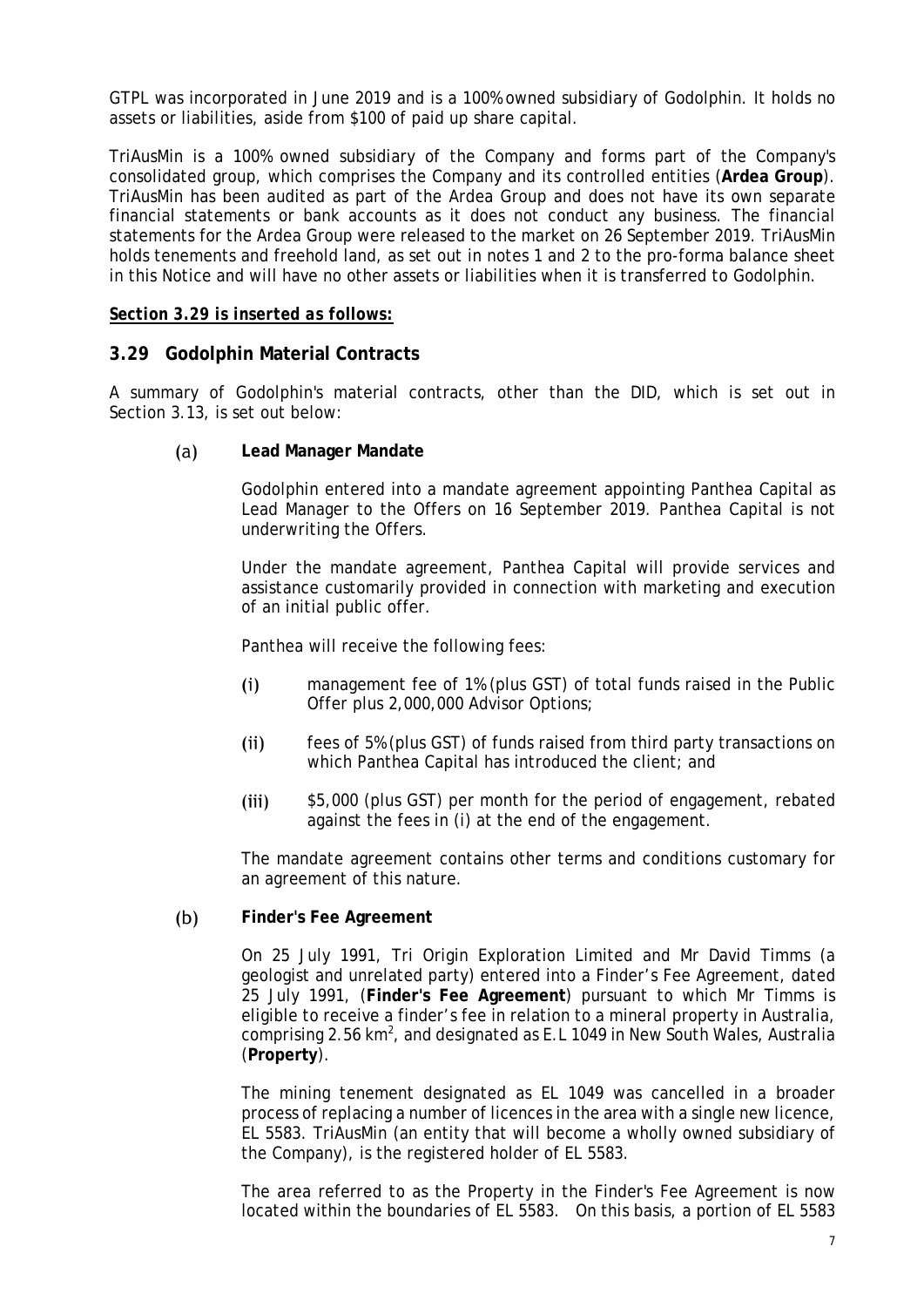(being the 2.56km2 Property) is subject to a finder's fee, payable to David Timms, following commencement of production, or sale of EL5583, capped at A\$2 million. The fee is payable in respect of:

- $(i)$ 1/3 proceeds from the sale of EL 5583; or
- $(ii)$ 1/3 of net profits from production from the Property; or
- $(iii)$ 30% of any royalties received from production from the Property.
- $(C)$ **Heron Indemnity**

On 28 March 2017, companies in the Heron Group entered into a deed of release and indemnity, whereby the Heron Group jointly and severally release and indemnify entities in the Ardea Group, including TriAusMin, in respect of any potential claims in relation to the Woodlawn Project.

 $(d)$ **Executive services agreement**

> Godolphin has entered into an executive services agreement with David Greenwood (**Greenwood Agreement**).

> Under the Greenwood Agreement, David Greenwood is engaged by Godolphin to provide executive services to the Company as a chief executive officer on a full-time basis. Godolphin will remunerate Mr Greenwood for his services with an executive remuneration package comprising the following:

- a base salary of \$275,000 per annum (exclusive of superannuation);  $(i)$
- $(ii)$ a short-term incentive of up to \$50,000 based on meeting criteria set by the Board;
- $(iii)$ 500,000 Godolphin Incentive Options; and
- $(iv)$ reimbursement for reasonable expenses necessarily incurred by Mr Greenwood in the performance of his services as an executive officer.

In addition, Mr Greenwood is entitled to participate in Godolphin bonus and/or other incentive schemes that may be implemented in the future.

The Greenwood Agreement is for an indefinite term, and will continue until terminated by either Godolphin or Mr Greenwood by the giving of three months' written notice of termination (or shorter period in limited circumstances).

#### $(e)$ **Non-Executive Director Letters of Appointment**

Godolphin has entered into letters of appointment with the non-executive Chairman, Mark Sykes and non-executive Directors Ian Buchhorn and Andrew Stewart.

Pursuant to these letter agreements, Godolphin has agreed to pay:

- $(i)$ Mr Sykes a director's fee of \$60,000 (plus applicable GST; and
- Mr Buchhorn and Mr Stewart on and from admission each a director's  $(ii)$ fee of \$45,000 (plus applicable GST or superannuation) per year for services provided to the Company as Directors.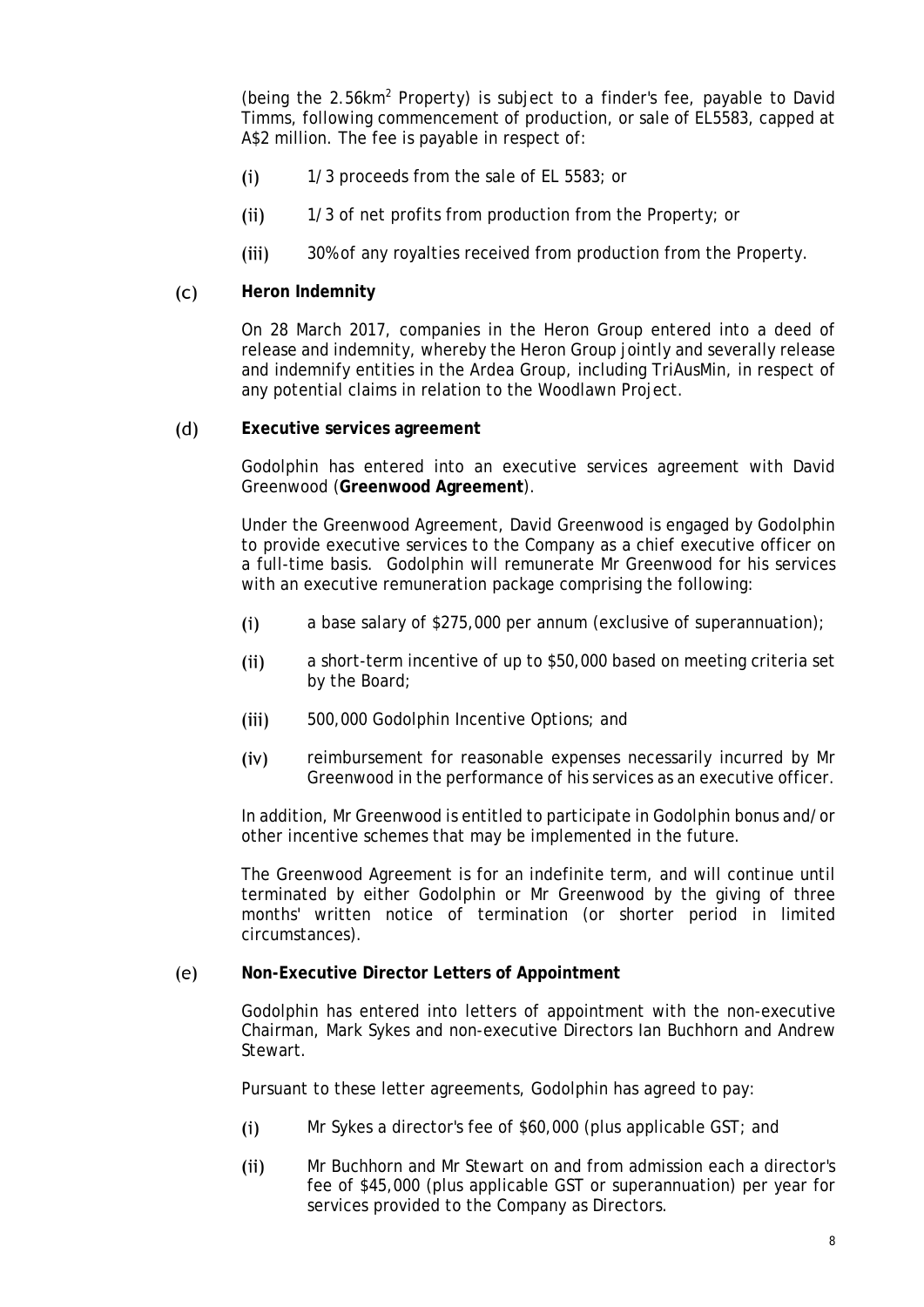#### $(f)$ **Key Personnel**

Godolphin has entered into employment agreements with Johan Lambrechts and Michael Ostrowski as follows:

- Johan Lambrechts' role is defined as Geology Super-intendant, (NSW)  $(i)$ is paid a fixed annual salary and superannuation commensurate with his level of experience; and
- $(ii)$ Michael Ostrowski's role is defined as Senior Project Geologist and is paid a fixed annual salary and superannuation commensurate with his level of experience.

Messrs Lambrechts and Ostrowski are each entitled to receive 250,000 Employee Options (as set out at pages 23 and 24 of the Notice). The employment agreements may be terminated by the Company or the employees by 4 weeks written notice, and otherwise contain terms and conditions standard for an employment agreement.

#### **Loan Agreement**  $(g)$

On 3 October 2019, Godolphin entered into a loan agreement with Ardea to fund the Company's expenses prior to Admission (**Loan Agreement**).

Under the Loan Agreement, Ardea will cover Godolphin Expenses from 1 June 2019 until Admission.

At Admission, the Company will repay the Godolphin Expenses, in accordance with the following formula set out in Section 3.13.

The Loan Agreement terminates upon repayment of the Godolphin Expenses as above unless otherwise agreed between the parties.

The Loan Agreement contains other terms and conditions customary for an agreement of this nature

#### $(h)$ **Consultancy Agreement**

On 3 October 2019, Godolphin entered into a consultancy agreement with the Company for the engagement of certain Ardea senior employees and management including geologists, exploration and data managers to provide consultancy advice to Godolphin as it begins to progress its projects (**Consultancy Agreement**).

The Consultancy Agreement commences the Business Day after Godolphin's securities are admitted to quotation on ASX and continues indefinitely until terminated by 1 months' notice from Godolphin or Ardea.

The Consultancy Agreement contains other terms and conditions customary for an agreement of this nature

#### $(i)$ **Deeds of indemnity, insurance and access**

Godolphin has entered into deeds of indemnity, insurance and access with each of its directors and its company secretary. Under these deeds, Godolphin agrees to indemnify each officer to the extent permitted by the Corporations Act against any liability arising as a result of the officer acting as an officer of Godolphin or a related body corporate (subject to customary exceptions).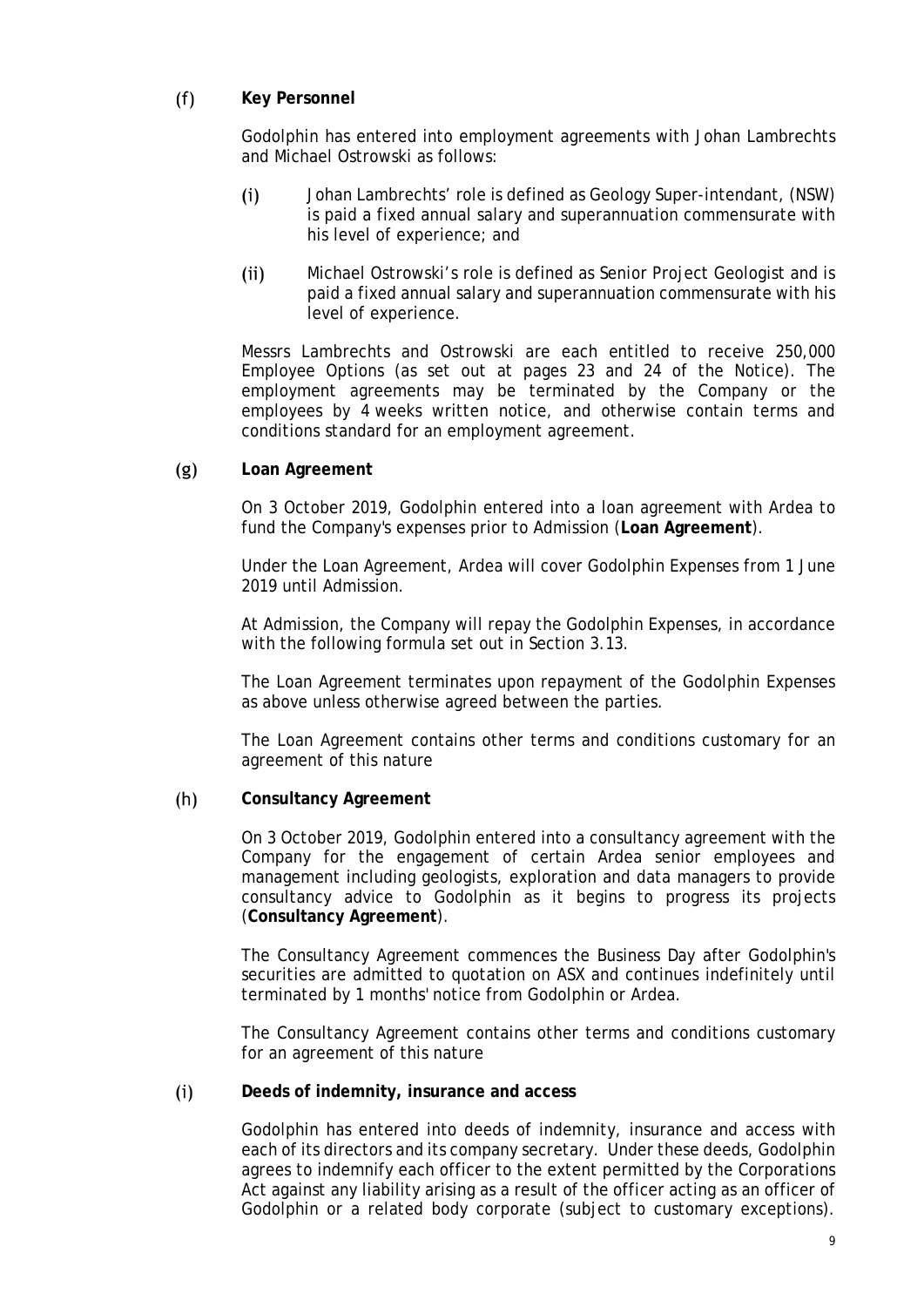Godolphin is also required to maintain insurance policies for the benefit of the relevant officer and must also allow the officers to inspect board papers and other documents provided to the Godolphin Board in certain circumstances.

# *The following is inserted into Schedule 1:*

**Ardea Group** means Ardea, TriAusMin, Atriplex Pty Ltd (ACN 113 719 207), Yerilla Nickel Pty Ltd (ACN 123 249 810), Ardea Exploration and Kalgoorlie Nickel Pty Ltd (ACN 137 889 199).

**Consulting Agreement** has the meaning given in Section 3.29(g).

**Finder's Fee Agreement** has the meaning given in Section 3.29(b).

**Greenwood Agreement** has the meaning given in Section 3.29(d).

**Heron Group** means Heron Resources Limited (ACN 068 263 098), Ochre Resources Pty Ltd (ACN 122 833 351), Tri Origin Mining Pty Ltd (ACN 115 529 112), Hampton Nickel Pty Ltd (ACN 100 180 498), Woodlawn Mine Holdings Pty Ltd (ACN 612 657 164) and Tarago Operations Pty Ltd (ACN 112 833 351).

**Loan Agreement** has the meaning given in Section 3.29(f).

**Panthea Capital** means Panthea Capital Pty Ltd (ACN 620 836 722).

Property means a mineral property in Australia, comprising 2.56 km<sup>2</sup>, and designated as E.L 1049 in New South Wales.

**Tri Origin Exploration Limited** means Tri Origin Exploration Limited ACN 050 630 950.

**Woodlawn Project** means EL7257, EL7468, EL7469, EL7954, EL8325, EL8353, S(C&PL)0020 and EL8400 and any mining tenement or mining tenements which may be granted in lieu of or relating to the same ground as the tenements referred to in this definition, and includes all rights to mine and other privileges appurtenant to the tenements.

# *The definitions of "Demerger Implementation Deed" and "Notice or Notice of Meeting" are deleted from Schedule 1 and replaced as follows:*

**DID** means the demerger implementation deed between Ardea, Godolphin, TriAusMin, Ardea Exploration and GTPL, dated 3 October 2019, as set out in Section 3.13 of the Notice.

**Notice** or **Notice of Meeting** means this notice of meeting including the Explanatory Memorandum and the Proxy Form, as amended by this addendum, dated 21 October 2019.

| <b>Mining Tax and Royalties</b> | Tenement holders must pay royalties to the NSW<br>government on minerals (including material containing<br>minerals) obtained from a mining tenement. Royalties are<br>payable quarterly and must be accompanied by a royalty<br>return in the approved form. The holder of a mining<br>tenement must provide a quarterly production report<br>commencing at the expiration of the first quarter during |
|---------------------------------|---------------------------------------------------------------------------------------------------------------------------------------------------------------------------------------------------------------------------------------------------------------------------------------------------------------------------------------------------------------------------------------------------------|
|                                 | which any mineral is produced or obtained from that<br>mining tenement.                                                                                                                                                                                                                                                                                                                                 |

*Schedule 4, the rows titled "Mining Tax and Royalties" and "Native Title & Heritage Sites" are deleted and replaced with:*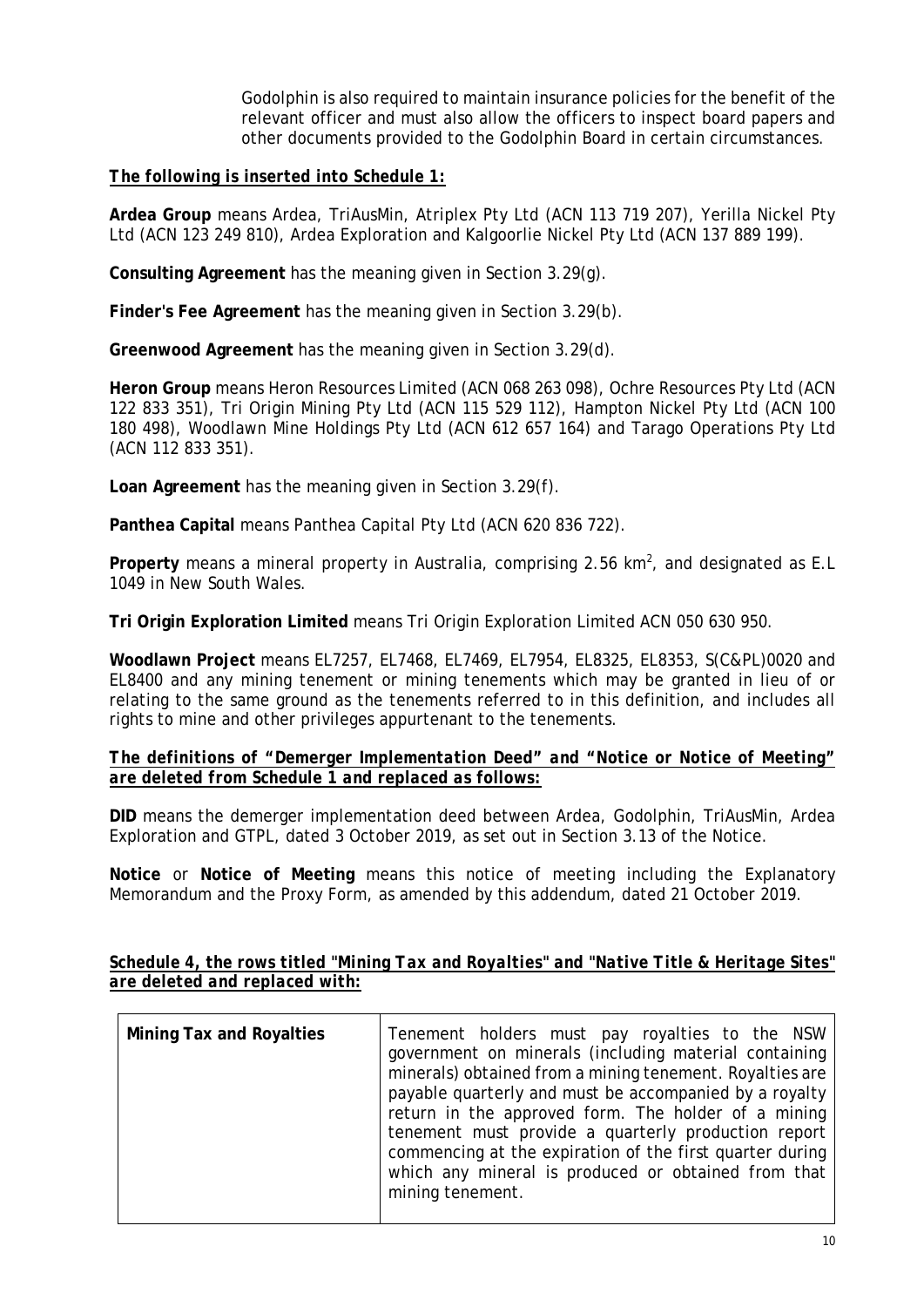|                               | Royalty rates for Group 1 Minerals, comprising metallic<br>minerals, are generally 4% of the value of the mineral<br>recovered. There is a risk that the Commonwealth or New<br>South Wales Governments may seek to introduce further,<br>or increase existing, taxes and royalties.                                                                                                                                                                                                                                                                                                                        |
|-------------------------------|-------------------------------------------------------------------------------------------------------------------------------------------------------------------------------------------------------------------------------------------------------------------------------------------------------------------------------------------------------------------------------------------------------------------------------------------------------------------------------------------------------------------------------------------------------------------------------------------------------------|
| Native Title & Heritage Sites | The Native Title Act 1993 (Cth) recognises and protects<br>the rights and interests in Australia of Aboriginal and<br>Torres Strait Islander people in land and waters,<br>according to their traditional laws and customs. There is<br>significant uncertainty associated with native title in<br>Australia and this may impact on Ardea's operations and<br>future plans.                                                                                                                                                                                                                                 |
|                               | Exploration licences are generally subject to a condition<br>that requires the holder to obtain the Minister's consent<br>before carrying out exploration activity on land where<br>native title has not been extinguished. Ministerial consent<br>will only be granted after the right to negotiate process<br>has been followed, or the land on which native title has<br>not been extinguished has been excised from the EL. The<br>grant of a mining lease over land where native title has<br>not been extinguished is also subject to the right to<br>negotiate process.                              |
|                               | Title searches set out that two of Godolphin's exploration<br>licences relating to Yeoval and Ophir, overlap with<br>registered native title claims. Given that Ministerial<br>consent will only be granted after the right to negotiate<br>process has been followed, or the land on which native<br>title has not been extinguished has been excised from the<br>EL, Godolphin will be required to complete the right to<br>negotiate process or excise the relevant the EL prior to<br>being able to obtain Ministerial consent and commence<br>exploration and/or mining activities on these tenements. |
|                               | Godolphin must also comply with Aboriginal heritage<br>legislation requirements which require heritage survey<br>work to be undertaken ahead of the commencement of<br>exploration and mining operations.                                                                                                                                                                                                                                                                                                                                                                                                   |

|                              |  |  |  | Schedule 4, new rows are inserted titled "Competing Tenement Application" and |  |
|------------------------------|--|--|--|-------------------------------------------------------------------------------|--|
| "Exempted Areas" as follows: |  |  |  |                                                                               |  |

| Competing<br>Application | Tenement | The Yeoval South exploration licence application (ELA<br>5780) is the subject of a competing tenement application.<br>There is a risk that the area granted by the NSW<br>Department of Planning and Energy will be significantly<br>less than the 253 units applied for.                  |
|--------------------------|----------|--------------------------------------------------------------------------------------------------------------------------------------------------------------------------------------------------------------------------------------------------------------------------------------------|
| <b>Exempted Areas</b>    |          | Under section 30 of the Mining Act the holder of an EL<br>must obtain the consent of the Minister before<br>exploration activities may be conducted in an "exempted<br>area", which includes State Forests, State Conservation<br>Areas and Crown Land. This currently applies to selected |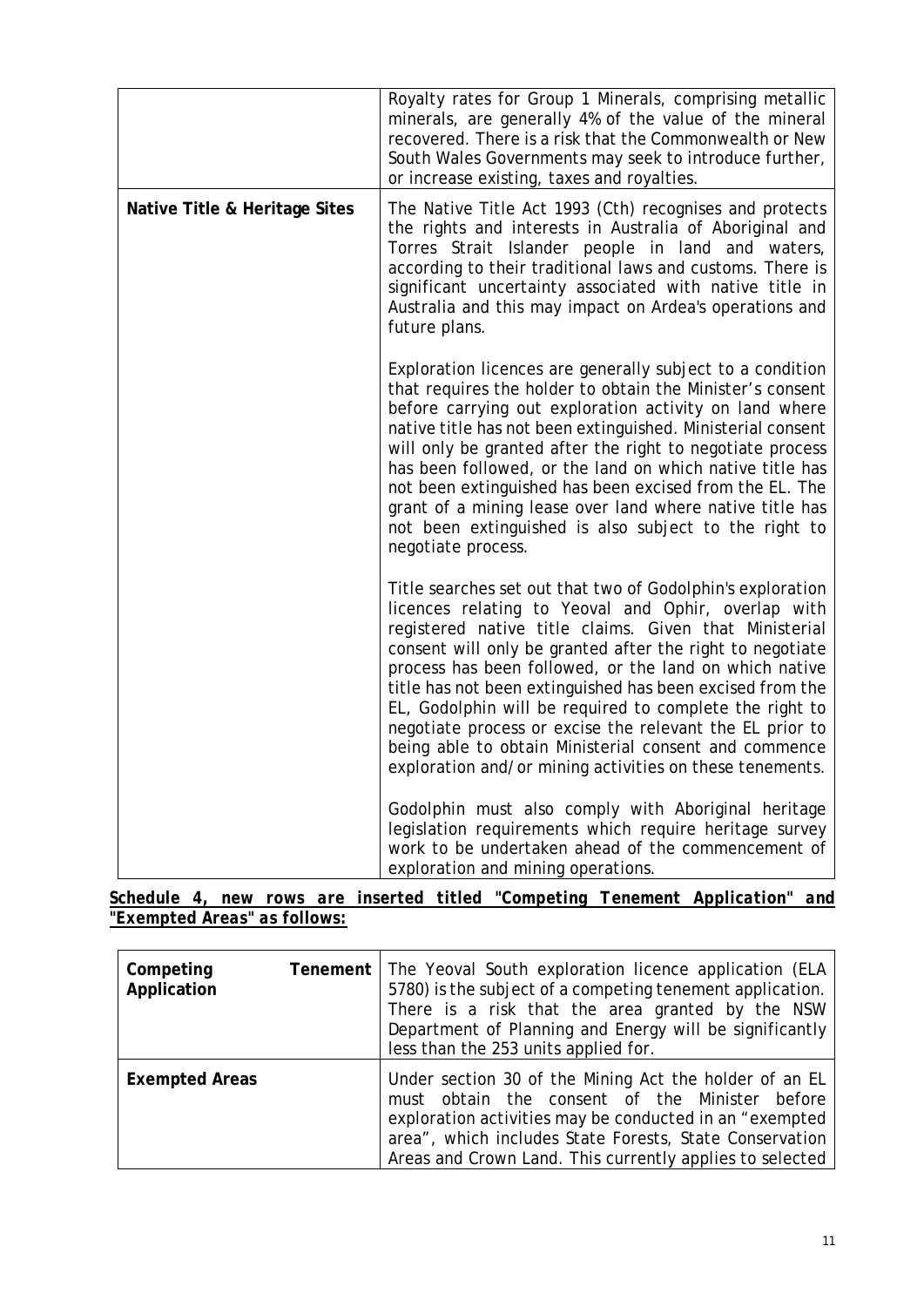| areas within Affects EL 8323 "Ophir", EL 8554 "Wiseman's<br>Creek" and EL8586 "Gundagai North".                                                                                                                                                                                                                                                                                                                                                                                                                                                                                                                                                                                                                                                           |
|-----------------------------------------------------------------------------------------------------------------------------------------------------------------------------------------------------------------------------------------------------------------------------------------------------------------------------------------------------------------------------------------------------------------------------------------------------------------------------------------------------------------------------------------------------------------------------------------------------------------------------------------------------------------------------------------------------------------------------------------------------------|
| Obtaining the consent of the Minister for Energy and<br>Environment (Minister) for exploration activities to be<br>conducted in an "exempted area" will require<br>environmental assessment of any proposed ground-<br>disturbing exploration activities. The assessment will be<br>undertaken by the DPE in consultation with the relevant<br>government department. It would also be expected that<br>such consent would only be granted or denied in<br>consultation with the relevant government department<br>and, if granted, subject to the terms of an access<br>agreement reached with that department in addition to<br>any owner or occupier access agreement. For further<br>information, please see the Solicitor's Report in Schedule<br>8. |

# *A new schedule, entitled "Schedule 8 – Solicitor's Report", is inserted as follows:*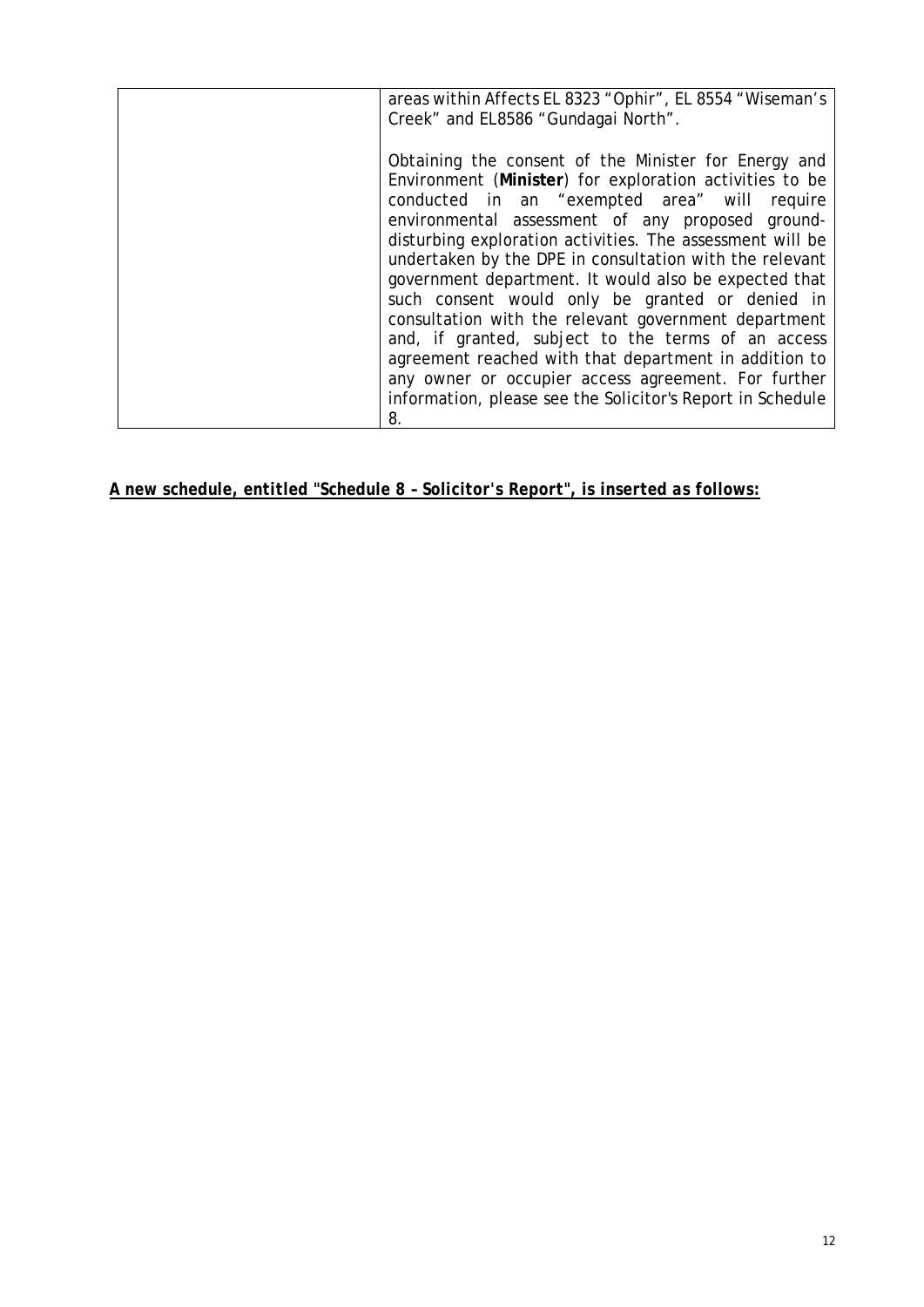

#### **RESOURCES LEGAL PTY LTD ABN 67 097 228 870**

1A Rosemead Rd Hornsby NSW 2077

Telephone: +612 9476 4480 Facsimile: +612 9476 4148

Liability limited by a scheme approved under Professional Standards Legislation

20 October 2019

The Directors Godolphin Resources Limited Suite 2, 45 Ord Street West Perth WA 6005 Australia

Dear Sirs

# **SOLICITOR'S REPORT ON NSW TENEMENTS**

# **1. INTRODUCTION**

This report is prepared for inclusion in a prospectus (**Prospectus**) to be dated on or about 28 October 2019 for issue by Godolphin Resources Limited (ACN 633 779 950) (**Godolphin Resources**) for an Offer of up to 40,000,000 Shares at a price of \$0.20 each to raise up to \$8,000,000. The minimum subscription is 22,500,000 Shares at an issue price of \$0.20 each to raise a total of \$4,500,000.

The report relates to the mining tenements (**Tenements**) in which Godolphin Resources' wholly owned subsidiary Godolphin Tenements Pty Ltd (ACN 634 219 999) (**Godolphin Tenements** or **Company**) is the transferee under transfers to be lodged with the NSW Department of Planning and Environment (**DPE**), or are held by TriAusMin Pty Ltd (**TriAusMin**), which will become a wholly owned subsidiary Godolphin Resources.

The above transfers will be lodged upon all conditions precedent of a Demerger Implementation Deed (**DID**) dated 3 October 2019 being met or waived, notably receipt of a conditional admission letter from ASX in relation to the proposed listing of Godolphin Resources. The DID was entered into between Godolphin Resources and Godolphin Tenements (together **Godolphin**), TriAusMin and Ardea Resources Limited (**Ardea Resources**) and Ardea Exploration Pty Ltd (**Ardea Exploration**, together **Ardea**).

All of the Tenements are located in New South Wales (**NSW**). The attached Tenement Schedule (**Schedule)** and notes to the Schedule contain an overview of the Tenements.

Ardea holds a 100% interest in all of the Tenements. There are encumbrances registered against a number of the Tenements, noted in the Schedule.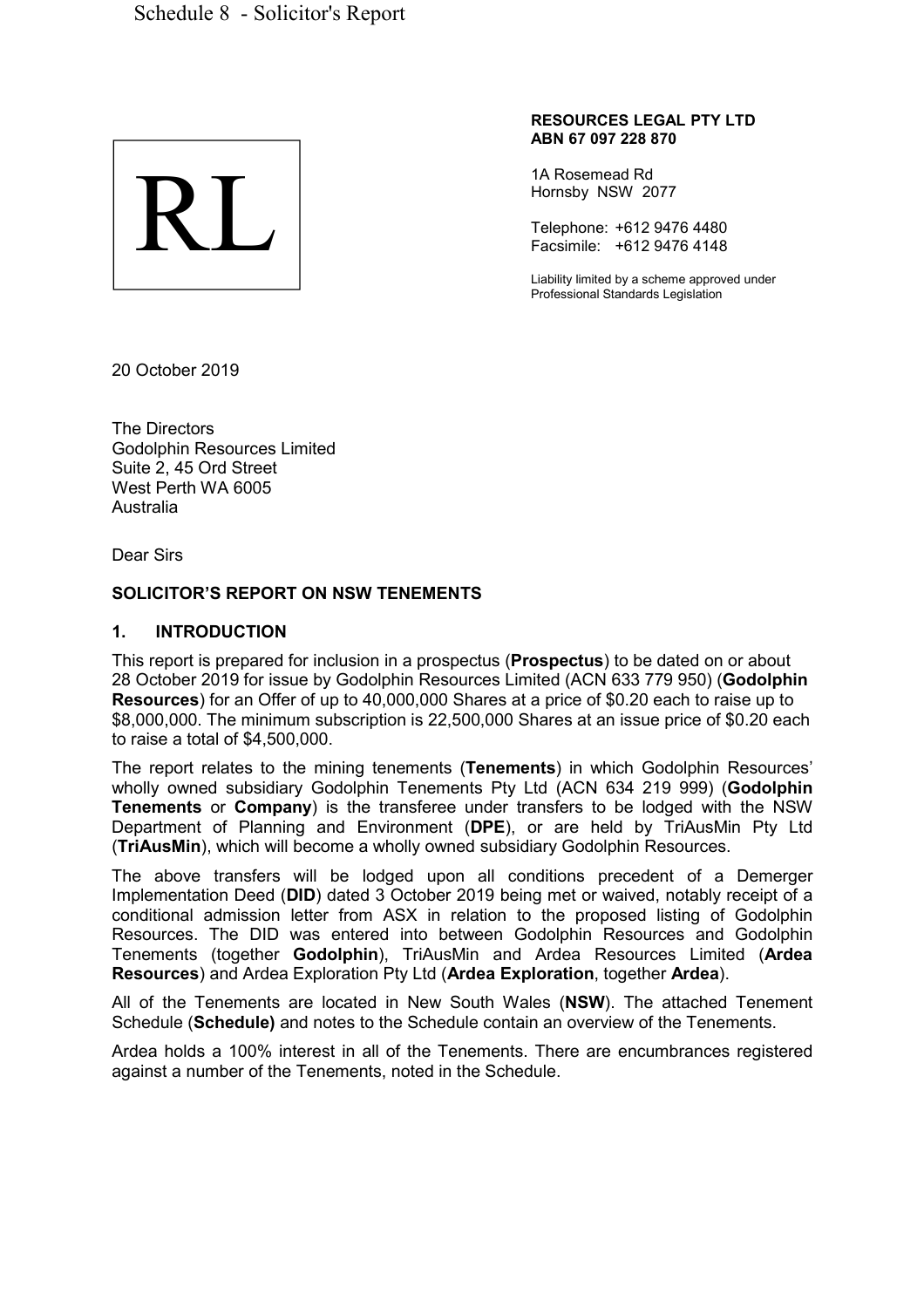# **2. OPINION**

Based on our searches and enquiries, and subject to the assumptions and qualifications set out below, we confirm at the date of the searches that:

- (a) the details of the Tenements referred to in the Schedule are accurate as to the status and registered holder of the Tenements;
- (b) unless otherwise specified in this report, the Tenements are in good standing, and all applicable rents and levies have been paid;
- (c) there are encumbrances or dealings registered against a number of the Tenements;
- (d) none of the Tenements are subject to any unusual conditions of a material nature other than as disclosed in the Schedule; and
- (e) subject to the comments below relating to standard administrative authorisations, which are normally applied for at the time of finalising the details of individual exploration programs, or as otherwise detailed in this Prospectus, there are no legal, regulatory or contractual impediments to the Company undertaking the proposed exploration on the Tenements as detailed elsewhere in the Prospectus.

# **3. SEARCHES**

For the purpose of this report, we have obtained and reviewed:

- (a) searches of the Tenements in the mining tenement register (**Register**) maintained by the Division of Resources and Geoscience of the NSW Department of Planning and Environment (**DPE**) under the *Mining Act 1992* (NSW) (**Mining Act**) and *Mining Regulation 2016* (NSW) (**Mining Regulation**) conducted on 19 October 2019;
- (b) summary searches of the NSW Tenements on the 'MinView' online system maintained by the DPE conducted on 18 October 2019;
- (c) searches of the native title register maintained by the National Native Title Tribunal on 18 October 2019; and
- (d) searches of the Aboriginal Heritage Information Management System maintained by the Office of Environment and Heritage (NSW) on 17 June 2019.

# **4. ASSUMPTIONS AND QUALIFICATIONS**

In preparing this report:

- (a) we have assumed the accuracy and completeness of results of the searches of the registers maintained by the various government agencies;
- (b) we have been advised that there are no contracts, agreements or arrangements entered into by Ardea relating to the Tenements, except for the finder's fee agreement for Lewis Ponds (see Note 6 of the Schedule);
- (c) where any agreement, dealing or act (including disturbing the land for exploration) affecting the Tenements requires an authorisation, approval, permission or consent (**Authorisation**) under the Mining Act, or any other relevant legislation, we have assumed that Authorisation has been or will be granted in due course;
- (d) where any dealing in the Tenements has been lodged for registration but is not yet registered, we express no opinion as to whether the registration will be effected, or the consequences of non-registration;
- (e) we have assumed and been advised by Ardea that the relevant title holder has complied with all applicable provisions of the Mining Act and all other legislation relating to the Tenements; and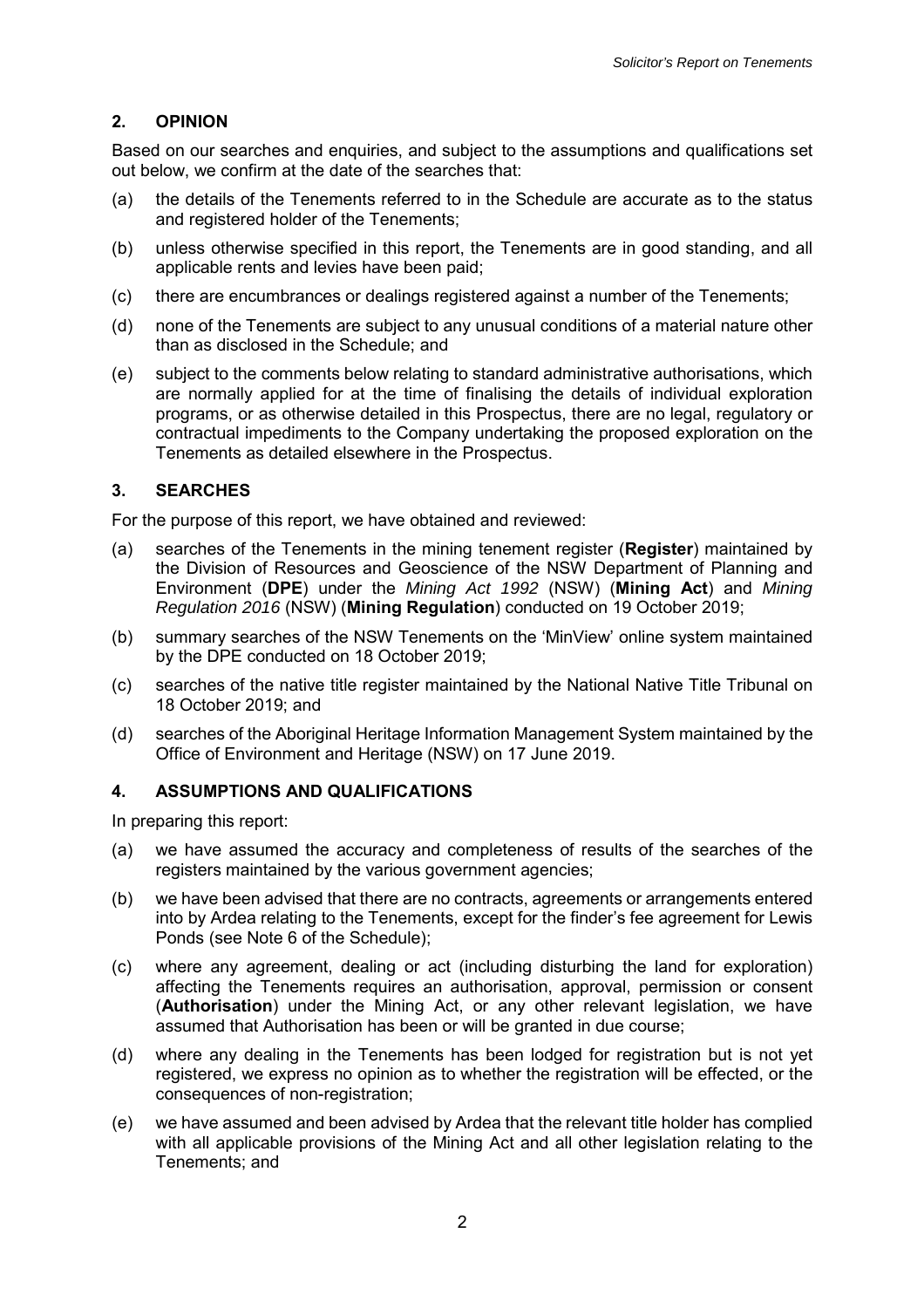- (f) we have not researched the underlying land tenure in respect of the Tenements to determine if:
	- (i) native title rights have or have not been extinguished, or the extent of any extinguishment; or
	- (ii) the Tenements encroach on any private land in which the rights to minerals have been reserved to the owner of the land.

# **5. TENEMENT SCHEDULE**

The Tenements comprise 12 exploration licences (prefix **EL**) and one mining lease (prefix **ML**) granted under the Mining Act, and three applications for exploration licences (prefix **ELA**) to be granted under the Mining Act. The ELs are for Group 1 Minerals, comprising metallic minerals. ML 7039 "Calarie" is for gold, silver and platinum.

The Schedule sets out a brief description of the Tenements and a summary of any encumbrances.

In relation to the area of each Tenement specified in the Schedule:

- (a) the area is described by units, given by one minute of latitude by one minute of longitude on the earth's surface. In the general location of the Tenements each unit is approximately 2.9 square km. Areas given in square km are therefore approximate only. It is not possible to verify those areas without conducting a survey; and
- (b) the area might be reduced by a number of exclusions, including the existence of mining leases, National Parks or reserves situated within the boundaries of the relevant Tenement.

# **6. BACKGROUND ON EXPLORATION LICENCES AND APPLICATIONS IN NSW**

# (a) **Rights of a holder of an EL**

The rights of a holder of an EL are subject to compliance by that holder with the provisions of the Mining Act and the terms and conditions of the licence.

An EL gives the holder the exclusive right to explore for minerals over a specific area of land. The holder of an EL may, in accordance with the conditions of the EL and subject to the Mining Act, conduct exploration activities on the land specified in the EL for the group of minerals specified in the licence.

An EL does not permit mining, and an EL holder will not necessarily be permitted to mine in the future if a discovery is made.

# (b) **Rights of an applicant for an ELA**

The DPE will not register a transfer of an ELA, but there is no restriction on an applicant selling an application and providing for the registration of the transfer upon grant.

# (c) **Term and transfer**

An EL may be granted for up to six years, and may be extended by successive periods of up to six years, on application by the holder. However, ELs are generally granted and renewed for periods of three years, depending on the proposed work program and other factors. An EL may be transferred to another person upon approval by the Minister for Energy and Environment (**Minister**). In approving a transfer, the Minister may impose amended or additional conditions on the holder of the EL.

# (d) **Renewal**

An EL will not usually be renewed over more than half the number of units comprising the original EL unless the Minister is satisfied that special circumstances exist, including that the conditions of the licence have been satisfactorily complied with, the full area of the EL has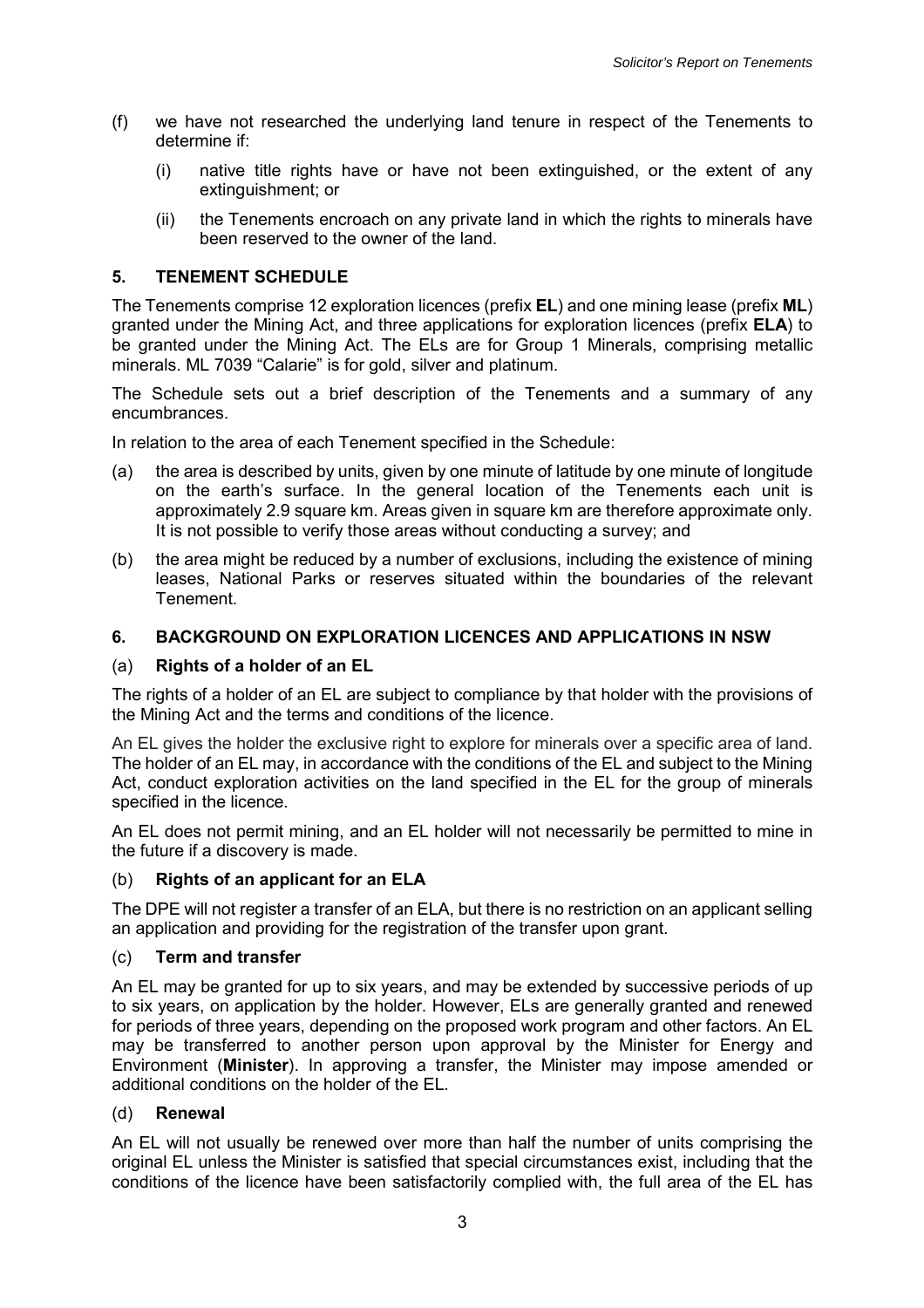been effectively explored, and the proposed work program satisfactorily covers the full area to be renewed.

Provided the conditions of the Tenements continue to be met, we do not see any reason why the Minister would not grant a renewal of all of the units comprising the Tenements for further periods of three years.

# (e) **Conditions**

Each of the ELs are subject to standard conditions that must be complied with, including expenditure to meet the annual proposed work program, payment of government fees, and the requirement to lodge annual technical reports. Standard conditions also stipulate that a tenement holder obtain the consent of an officer of the DPE prior to conducting any ground disturbing work, and include basic environmental and rehabilitation conditions, such as the removal of all waste and capping of drill holes..

The Minister's approval is required for a change of effective control of a licence holder. There is an exemption if the change of control occurs as a result of the acquisition of shares on a registered stock exchange. To the best of Resources Legal's knowledge, there is no reason why the Minister's approval will not be granted in due course.

Holders must also comply with the Exploration Codes of Practice, including the Environmental Management Code, the Rehabilitation Code, which requires the holder to rehabilitate, level, re-grass, reforest or contour land that has been damaged or adversely affected by exploration activities, and the Community Consultation Code. A Review of Environmental Factors and an Agricultural Impact Statement may be required for surface-disturbing exploration activities such as drilling.

Failure by the holder of an EL to comply with these conditions may render the EL liable to cancellation.

# (f) **Access agreements**

Prior to commencing exploration activities on private land, an access agreement must be entered into with the owner or occupier of the land<sup>1</sup>. Compensation is payable for any loss or damage caused by the activities $2$ .

There are no current access agreements in place.

# (g) **Exempted areas**

Under section 30 of the Mining Act the holder of an EL must obtain the consent of the Minister before exploration activities may be conducted in an "exempted area", which includes State Forests, State Conservation Areas and Crown Land. This currently applies to selected areas within Affects EL 8323 "Ophir", EL 8554 "Wiseman's Creek" and EL8586 "Gundagai North".

Obtaining the consent of the Minister for exploration activities to be conducted in an "exempted area" will require environmental assessment of any proposed ground-disturbing exploration activities. The assessment will be undertaken by the DPE in consultation with the relevant government department. It would also be expected that such consent would only be granted or denied in consultation with the relevant government department and, if granted, subject to the terms of an access agreement reached with that department in addition to any owner or occupier access agreement described in section 6(f) of this report.

# (h) **Annual rents and levies**

An annual rental and an administrative levy are payable, based on the size of the EL. ELs are also subject to expenditure requirements in accordance with work programs approved by the DPE. These rental, levy and expenditure requirements are set out in the Schedule. Payment

 $\overline{\phantom{a}}$ 

<sup>1</sup> Section 140 *Mining Act 1992* (NSW)

<sup>2</sup> Section 263 *Mining Act 1992* (NSW)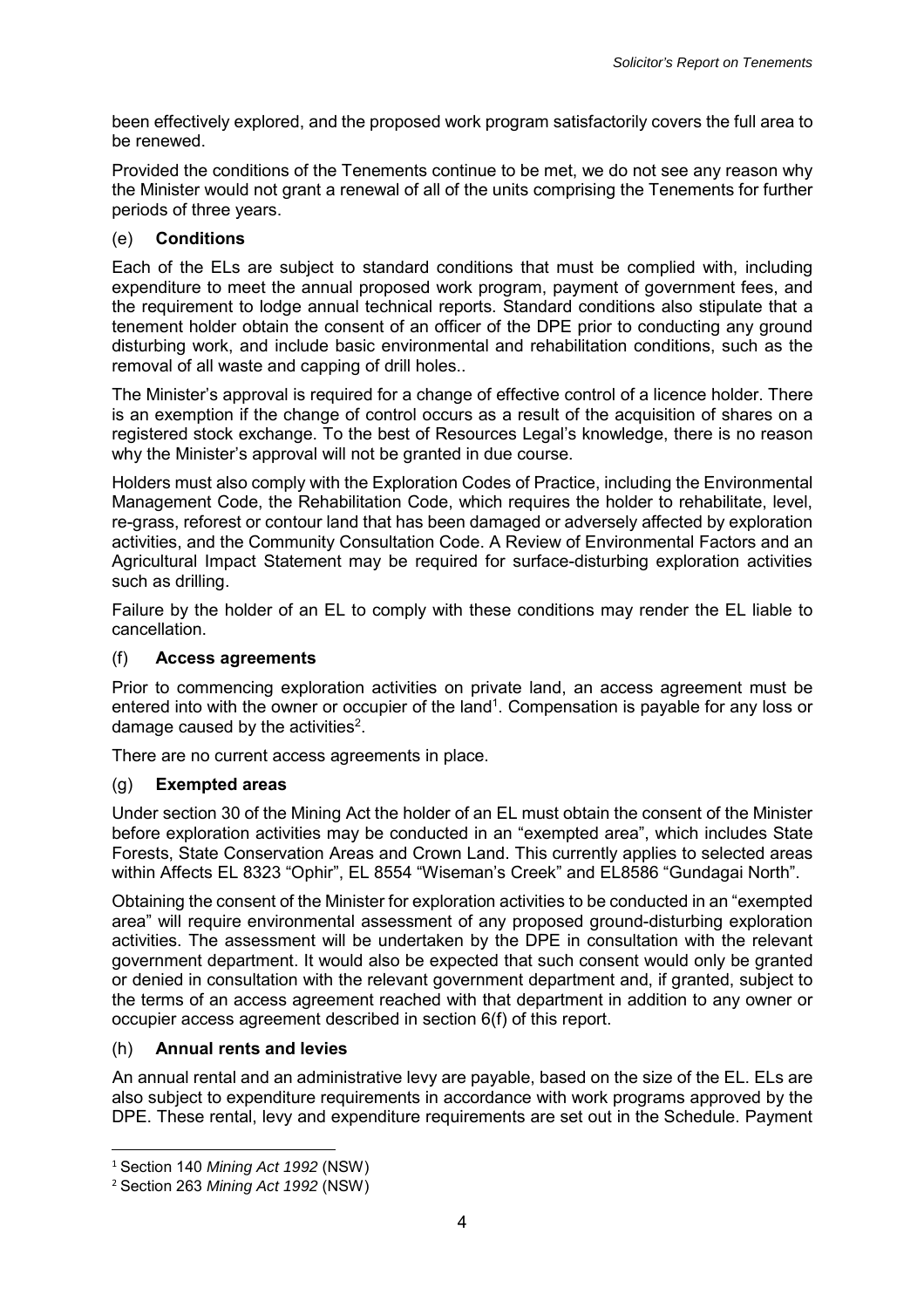of rentals and levies are currently up to date. Failure to comply with expenditure requirements may render the EL liable to cancellation.

# **7. BACKGROUND ON MINING LEASES IN NSW**

# (a) **Rights of a holder of a ML**

The rights of a holder of a ML are subject to compliance by that holder with the provisions of the Mining Act and the terms and conditions of the lease.

A ML gives the holder the exclusive right to mine minerals from a specific area of land. The holder of a ML may, in accordance with the conditions of the ML and subject to the Mining Act, conduct mining operations on the land specified in the ML for the group of minerals specified in the lease.

Applicants must demonstrate that there is an economically mineable mineral deposit within the area of the proposed ML, and they have the financial and technical resources to carry out mining in a responsible manner. A development consent under the *Environmental Planning and Assessment Act 1979* must be in place before a mining lease can be granted. A work program must be submitted, which details the proposed mining operations, community consultation, environmental management and rehabilitation.

# (b) **Term and transfer**

A ML remains in force for a maximum period of 21 years or such longer period as may be determined by the Minister. An ML may be transferred to another person upon approval by the Minister. In approving a transfer, the Minister may impose amended or additional conditions on the holder of the ML.

# (c) **Conditions**

The Minister's approval is required for a change of effective control of a lease holder. There is an exemption if the change of control occurs as a result of the acquisition of shares on a registered stock exchange. To the best of Resources Legal's knowledge, there is no reason why the Minister's approval will not be granted in due course.

Failure by the holder of an ML to comply with these conditions may render the ML liable to cancellation.

# (d) **Annual rents and levies**

An annual rental and an administrative levy are payable, based on the size of the ML. MLs are also subject to minimum annual expenditure/work requirements which are set out in the Schedule. A failure to comply with expenditure requirements may render the ML liable to cancellation.

# **8. ENVIRONMENTAL AND PLANNING LEGISLATION**

Tenement holders may also be required to obtain approvals under and comply with environmental and planning and other legislation, including:

- (i) *Environmental and Planning Assessment Act 1979* (NSW);
- (ii) *Protection of the Environment Operations Act 1997* (NSW); and
- (iii) *Water Act 1912* and *Water Management Act 2000* (NSW).

# **9. ROYALTIES**

Tenement holders must pay royalties to the NSW government on minerals (including material containing minerals) obtained from a mining tenement. Royalties are payable quarterly and must be accompanied by a royalty return in the approved form. The holder of a mining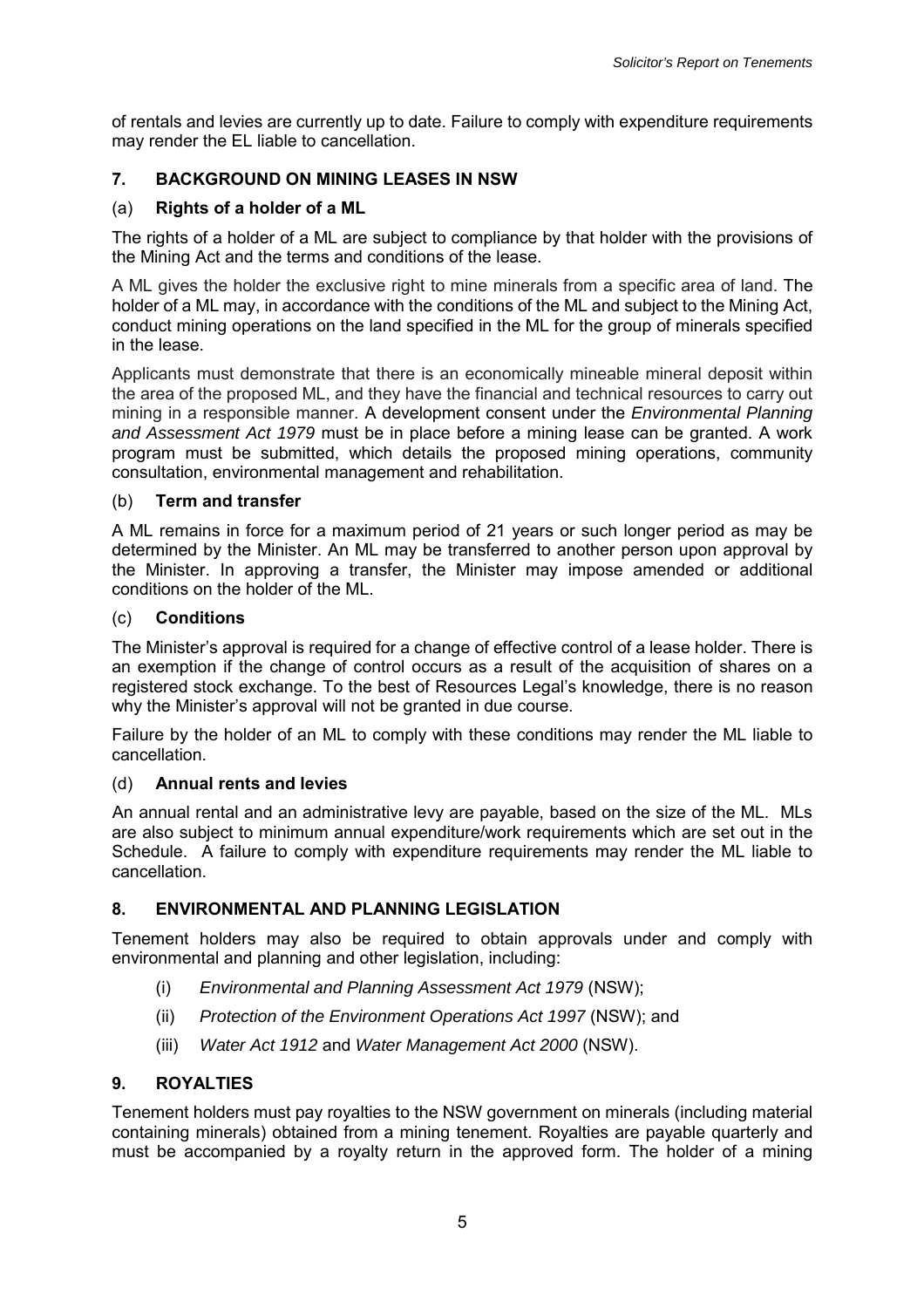tenement must provide a quarterly production report commencing at the expiration of the first quarter during which any mineral is produced or obtained from that mining tenement.

Royalty rates for Group 1 Minerals, comprising metallic minerals, are generally 4% of the value of the mineral recovered<sup>3</sup>.

# **10. REHABILITATION SECURITIES**

The holder of a Tenement is required to lodge with the DPE a security by way of a cash deposit or banker's undertaking for the performance of its rehabilitation and other obligations arising under the Tenement. The security for each of the Tenements is \$10,000, with the exception of EL 5583 "Lewis Ponds", which is \$40,000, and ML 739 "Calarie", which is \$22,000.

# **11. NATIVE TITLE**

# (a) **Background**

Native title or claims for native title exist over parts of NSW.

The existence of a lodged claim does not necessarily mean that native title exists over the area claimed, nor does the absence of a claim necessarily indicate that no native title exists in an area. The existence of native title will be established under the determination of claims by the Federal Court.

The grant of a mining tenement is a 'Future Act' for the purposes of the *Native Title Act 1993*  (Cth) (NTA)<sup>4</sup>. A Future Act is an activity or development on land or waters that affects native title. Native title claimants gain the "right to negotiate" in relation to the grant of certain mining tenements if their native title claim is registered at the time the government issues a notice, known as a section 29 notice, stating it intends to do the act, in this case grant the mining tenement, or if their claim becomes registered within four months after that notice.

# (b) **Right to negotiate**

The right to negotiate applies in the main to the grant of a mining lease and describes a process whereby the tenement applicant and native title claimant must negotiate in good faith to attempt to resolve any potential concerns the native title claimants may have arising from the mining lease application or its grant. If the parties cannot reach agreement as to the terms of grant, a negotiation party may apply to the National Native Title Tribunal (**NNTT**) to make a determination as to whether the grant may proceed (and if so, on what conditions).

The right to negotiate process does not necessarily have to be followed in locations where an Indigenous Land Use Agreement (**ILUA**) has been negotiated with the relevant Aboriginal people and registered with the NNTT. In such cases the procedures set out in the ILUA must be followed for the ML to be granted.

# (c) **Searches**

l

Searches conducted in the register maintained by the NNTT on 18 October 2019 showed that two Tenements, ELs 8323 "Ophir" and 8538 "Yeoval" overlap with a registered native title claim. The right to negotiate process has commenced in respect of EL 8323 "Ophir".

# (d) **Effect of native title on the Tenements**

ELs are generally subject to a condition that requires the holder to obtain the Minister's consent before carrying out exploration activity on land where native title has not been extinguished. Ministerial consent will only be granted after the right to negotiate process has been followed, or the land on which native title has not been extinguished has been excised

<sup>3</sup> Section 73, *Mining Regulation 2016* (NSW)

<sup>4</sup> Section 233, *Native Title Act 1993* (Cth)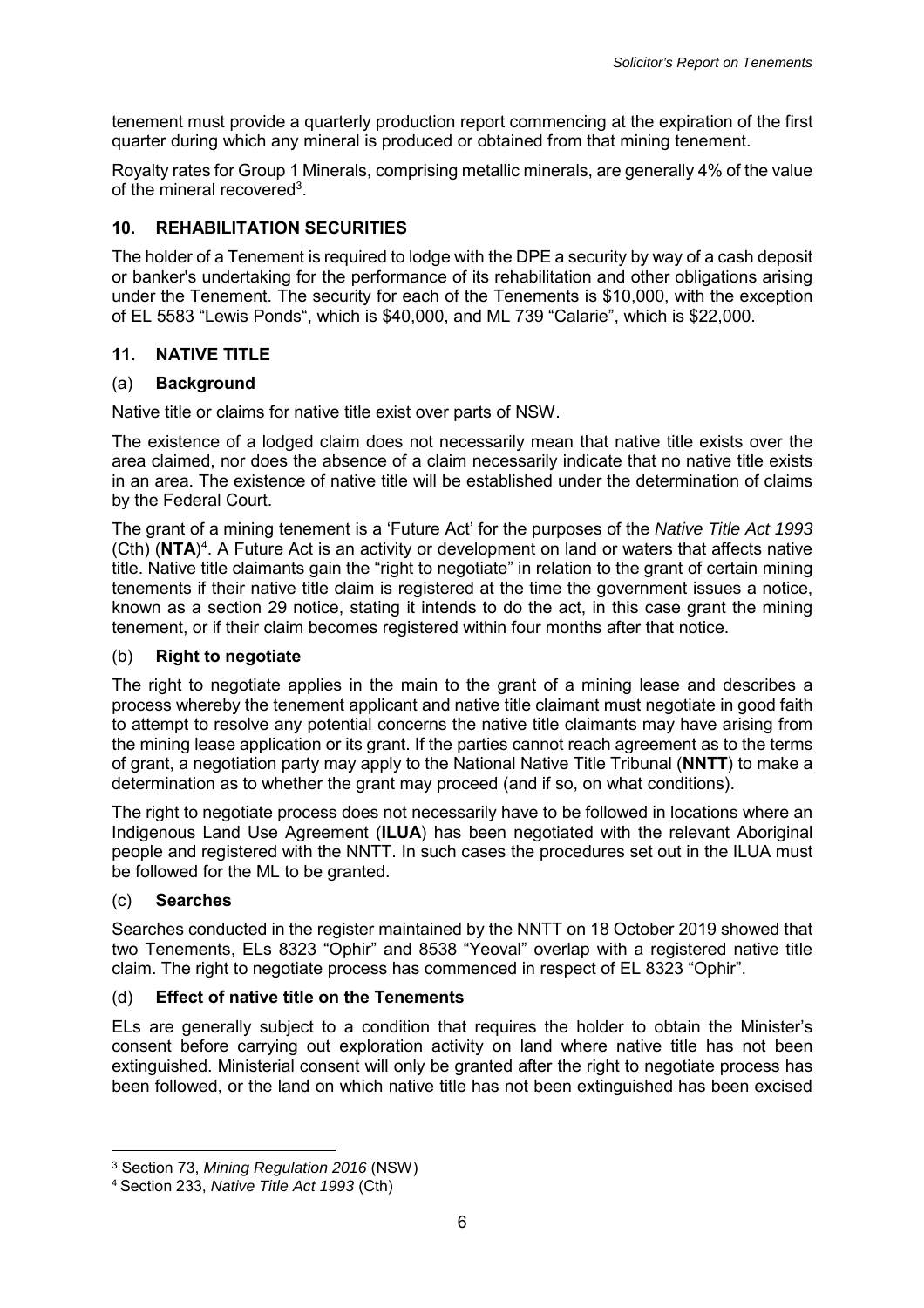from the EL. The grant of a mining lease over land where native title has not been extinguished is also subject to the right to negotiate process.

The DPE has published guidelines on the evidence required to demonstrate extinguishment of native title. Native title has been wholly extinguished over much of NSW, including through the grant of freehold estates, leases in perpetuity for grazing purposes under the *Western Lands Act 1901*, and the establishment of public works.

# (e) **Compensation**

The Mining Act makes mining tenement holders liable for any native title compensation that may be payable as a result of the grant of the mining tenement<sup>5</sup>. If the existence of native title is proven over any of the land subject to the Tenements, and the native title holders make an application to the Federal Court for compensation, the Tenement holder may be liable to pay any compensation awarded.

# **12. ABORIGINAL HERITAGE**

# (a) **Commonwealth**

The *Aboriginal and Torres Strait Islander Heritage Protection Act 1984* (Cth) (**Commonwealth Heritage Act**) is aimed at the preservation and protection of any Aboriginal areas and objects that may be located on the Tenements.

Under the Commonwealth Heritage Act, the Minister for Aboriginal Affairs may make interim or permanent declarations of preservation in relation to significant Aboriginal areas or objects, which can affect exploration activities. Compensation is payable by the Minister to a person who is, or is likely to be, affected by a permanent declaration of preservation.

# (b) **New South Wales**

Under the *National Parks and Wildlife Act 1974 (NSW)* (**NSW Heritage Act**), land containing Aboriginal objects or sites may be reserved as an "Aboriginal area" for the purpose of identifying, protecting and conserving such objects or sites. It is unlawful to prospect or mine for minerals in an Aboriginal area unless expressly authorised by an Act of Parliament or, among other things, an authority issued under the Mining Act. Subject to this exception, the NSW Heritage Act excludes the application of the Mining Act to lands in an Aboriginal area.

The NSW Heritage Act also authorises the Minister to declare a place that is or was of special significance to Aboriginal culture to be an 'Aboriginal place' and makes it an offence knowingly to destroy, deface or damage, or knowingly to permit the destruction, defacement of or damage to, an Aboriginal object or "Aboriginal place" without the consent of the Director-General.

# (c) **Heritage surveys**

To satisfy the obligations under the relevant Heritage Act, tenement holders commonly undertake Aboriginal heritage surveys, which involve the relevant traditional owners and as necessary, an archeologist or anthropologist walking the land, identifying sites and discussing the impact of proposed exploration activity. The costs of a heritage survey are met by the tenement holder.

# (d) **Heritage searches**

 $\overline{\phantom{a}}$ 

We obtained and reviewed searches of the Aboriginal Heritage Information Management System maintained by the Office of Environment and Heritage (NSW) on 17 June 2019. The searches showed that the Tenements contain a number of known Aboriginal sites. The Company will review the location of each site when planning its exploration programs so as to

<sup>5</sup> Section 281B *Mining Act 1992* (NSW)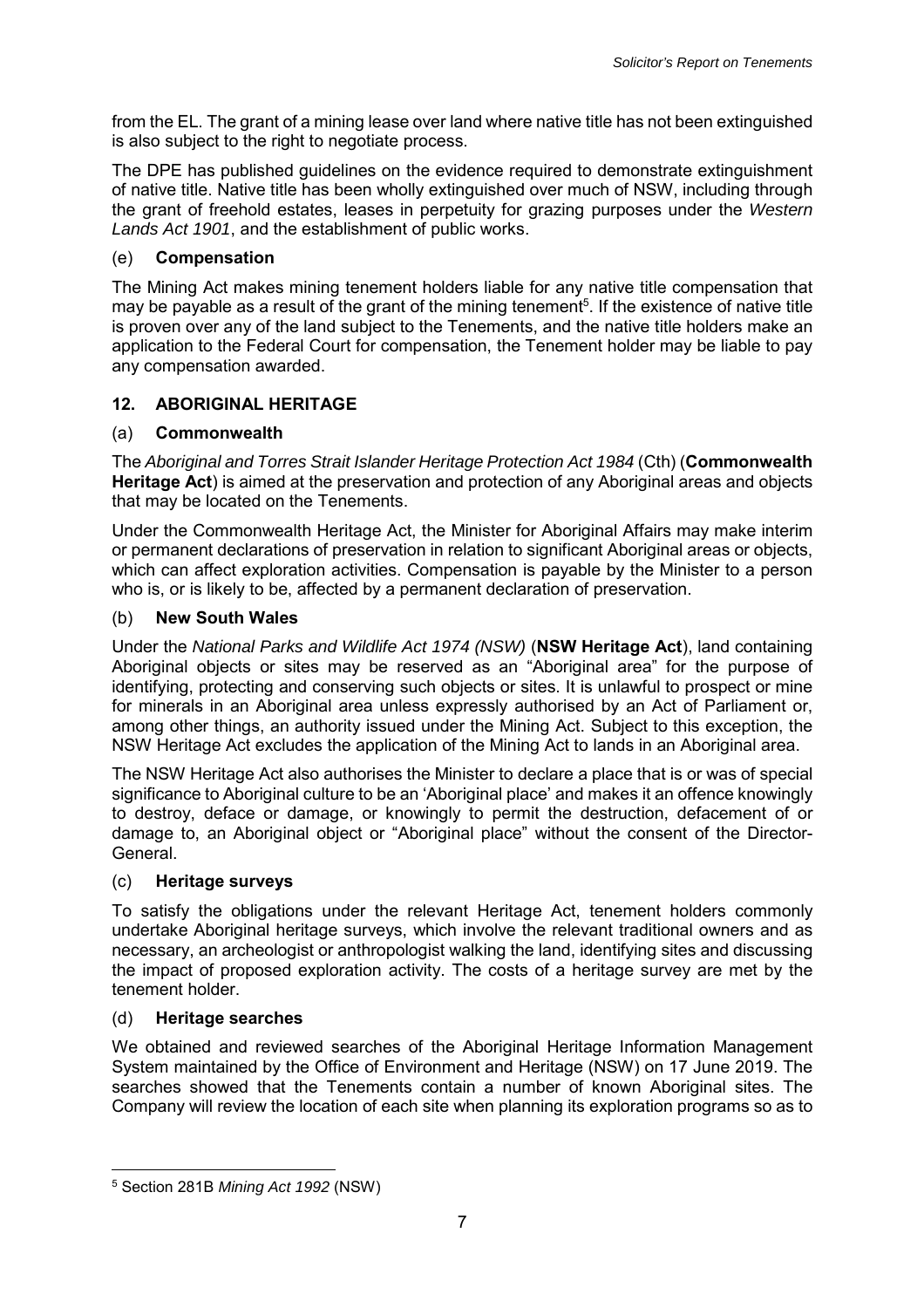ensure that activities near Aboriginal sites meet the requirements of the Commonwealth Heritage Act and the NSW Heritage Act.

There are currently no Aboriginal heritage agreements or arrangements in place affecting the Tenements, however terms have been agreed in respect of EL 8323 "Ophir", which provide for compensation payments and for heritage surveys to be conducted by the Native Title applicants prior to ground disturbing activities being conducted..

# **13. CONSENT**

This report is made on 18 October 2019 and relates only to the laws in force on that date. Resources Legal Pty Ltd has consented to the inclusion of this report in the Prospectus in the form and context in which it is included and has not withdrawn that consent prior to the lodgment of the Prospectus with ASIC.

# **14. DISCLOSURE OF INTEREST**

Resources Legal Pty Ltd will be paid normal and usual professional fees for the preparation of this report and related matters, as set out elsewhere in the Prospectus. In the past 24 months Resources Legal has performed legal work for Ardea Resources, the parent company of Godolphin Resources, and has been paid approximately \$4,000 for such work. Daven Timms, Director Principal of Resources Legal, is the son of David Timms, who holds a finder's fee set out in Note 6 of the Schedule. Daven Timms holds no interest in shares in Ardea Resources Limited or Godolphin Resources.

Yours faithfully

**Daven Timms Director Principal Resources Legal Pty Ltd**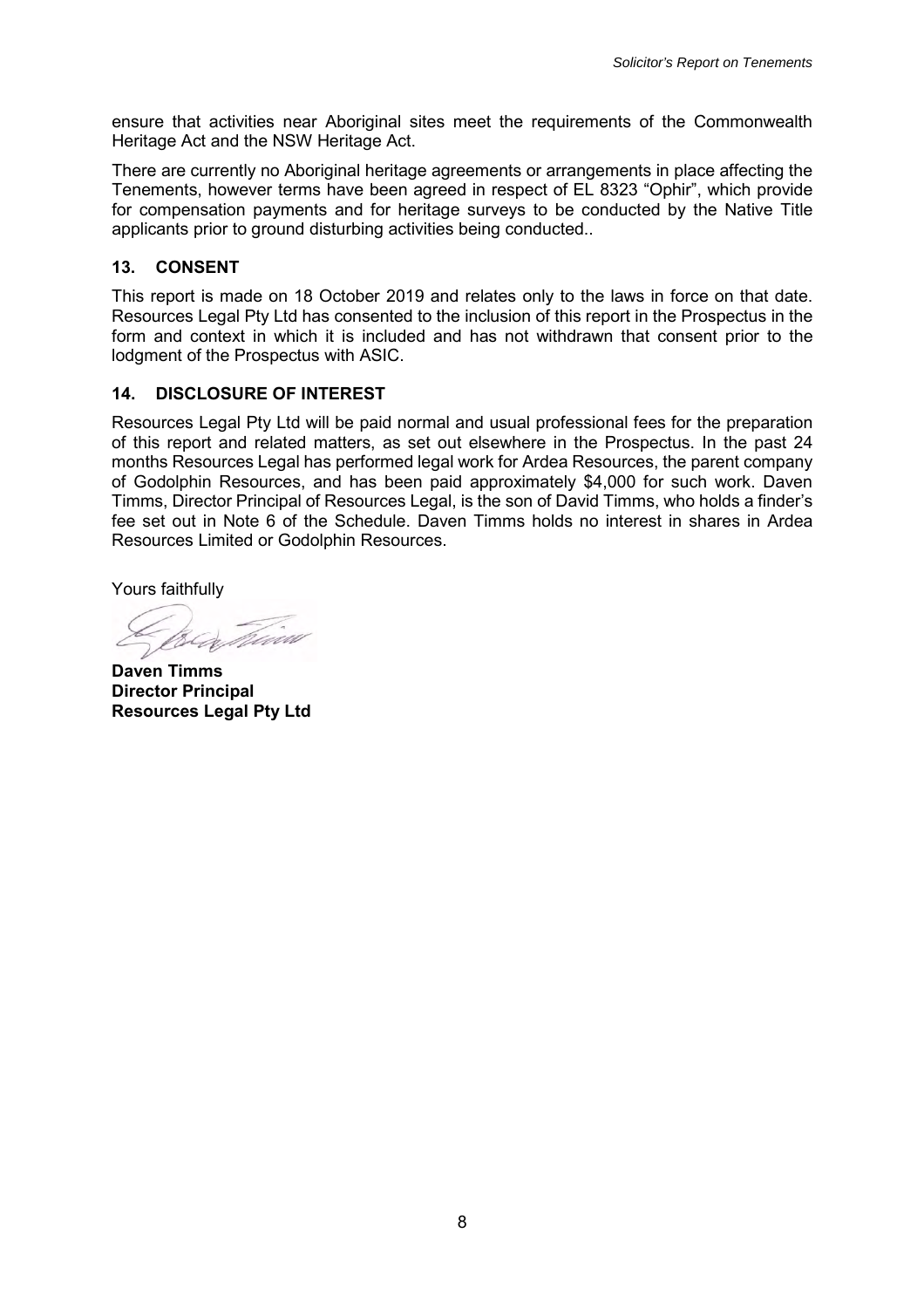| <b>Tenement</b>                         | Hold-<br>er <sup>1</sup> | No units/<br>approx.<br>area sq<br>km <sup>2</sup> | Grant<br><b>Date</b> | <b>Expiry</b><br><b>Date</b> | Rental<br>and levy <sup>3</sup> | Proposed<br>expendit-<br>ure <sup>4</sup> | Encum-<br>brances        |
|-----------------------------------------|--------------------------|----------------------------------------------------|----------------------|------------------------------|---------------------------------|-------------------------------------------|--------------------------|
| <b>Godolphin Fault Gold-Base Metals</b> |                          |                                                    |                      |                              |                                 |                                           |                          |
| EL 5583 "Lewis Ponds"                   | TRI                      | 51/148                                             | 25.06.1999           | 25.06.2022                   | \$3,460 pa                      | \$81,000                                  | Note<br>"Lewis<br>Ponds" |
| EL 8323 "Ophir"                         | <b>AEPL</b>              | 60/174                                             | 27.11.2014           | 27.11.2022                   | \$3,520 pa                      | \$50,000                                  | Note<br>"Ophir"          |
| EL 8556 "Copper Hill East"              | <b>AEPL</b>              | 100/290                                            | 05.05.2017           | 05.05.2020                   | \$6,100 pa                      | \$50,000                                  | Nil                      |
| EL 8890 "Cumnock"                       | <b>AEPL</b>              | 149/432                                            | 26.08.2019           | 26.08.2024                   | \$9,040 pa                      | \$20,000                                  | Nil                      |
| ELA 5794 "Mt Bulga"                     | <b>AEPL</b>              | 4/12                                               | N/A                  | N/A                          | \$340 pa                        | \$10,000                                  | N/A                      |
| ELA 5812 "Caledonian"                   | <b>AEPL</b>              | 120/348                                            | N/A                  | N/A                          | \$7,300 pa                      | \$20,000                                  | N/A                      |
| <b>Mount Aubrey Gold</b>                |                          |                                                    |                      |                              |                                 |                                           |                          |
| EL 8532 "Mt Aubrey"                     | <b>AEPL</b>              | 67/194                                             | 07.03.2017           | 07.03.2020                   | $$3,160$ pa                     | \$80,000                                  | Nil                      |
| <b>Yeoval Copper-Gold</b>               |                          |                                                    |                      |                              |                                 |                                           |                          |
| EL 8538 "Yeoval"                        | <b>AEPL</b>              | 100/290                                            | 19.03.2017           | 19.03.2020                   | \$5,980 pa                      | \$85,000                                  | Nil                      |
| ELA 5780 "Yeoval South"                 | <b>AEPL</b>              | 253/733                                            | N/A                  | N/A                          | \$6,820 pa                      | \$60,000                                  | Note<br>"Yeoval<br>Sth"  |
| Lachlan Transverse Zone Gold            |                          |                                                    |                      |                              |                                 |                                           |                          |
| EL 8554 "Wiseman's Creek"               | <b>AEPL</b>              | 79/229                                             | 04.05.2017           | 04.05.2020                   | \$4,840 pa                      | \$80,000                                  | Note "W.<br>Creek"       |
| <b>Forbes Gold</b>                      |                          |                                                    |                      |                              |                                 |                                           |                          |
| EL 8555 "Calarie"                       | <b>AEPL</b>              | 35/102                                             | 05.05.2017           | 05.05.2020                   | \$2,200 pa                      | \$50,000                                  | Nil                      |
| EL 8580 "Calarie Central"               | <b>AEPL</b>              | 12/35                                              | 26.05.2017           | 26.05.2023                   | \$880 pa                        | \$75,000                                  | Nil                      |
| ML 739 "Calarie Lachlan<br>Mine"        | <b>TRI</b>               | 0.18/0.5                                           | 23.05.1979           | 22.05.2021                   | \$510                           | \$35,000                                  | <b>Note</b><br>"Calarie" |
| <b>Gundagai Gold</b>                    |                          |                                                    |                      |                              |                                 |                                           |                          |
| EL 8061 "Gundagai South"                | <b>AEPL</b>              | 49/142                                             | 13.03.2013           | 13.03.2023                   | \$2,980 pa                      | \$69,500                                  | Nil                      |
| EL 8586 "Gundagai North"                | <b>AEPL</b>              | 47/136                                             | 20.06.2017           | 20.06.2020                   | \$2,920 pa                      | \$50,000                                  | Nil                      |
| EL 8889 "Gundagai Central"              | AEPL                     | 32/93                                              | 26.08.2019           | 26.08.2024                   | \$2,020 pa                      | \$30,000                                  | Nil                      |

# **SCHEDULE – TENEMENTS**

#### **Notes**

1. *AEPL* = Ardea Exploration Pty Ltd. At the date of this report AEPL, Godolphin Resources and Godolphin Tenements are wholly owned subsidiaries of Ardea Resources Limited (ASX:**ARL**).

*TRI* = TriAusMin Pty Ltd, a wholly owned subsidiary of ARL.

- 2. One unit is the area bounded by one minute of latitude by one minute of longitude and, depending on the location in NSW, comprises an area of approximately 2.9 square kilometres. As shown on the tenement maps contained in the Prospectus, portions have been excised from some of the units in the licences.
- 3. Schedule 9 of the Mining Regulation sets out tenement rentals and levies. The annual rental is \$60 per unit for ELs and \$6.50 per hectare for MLs. The annual administrative levy is 1% of the security deposit (1% of \$10,000 = \$100 for most tenements). The EL renewal application fee is \$2,000 plus \$12.50 per unit per year applied for, eg renewal fee for 100 unit EL for three years is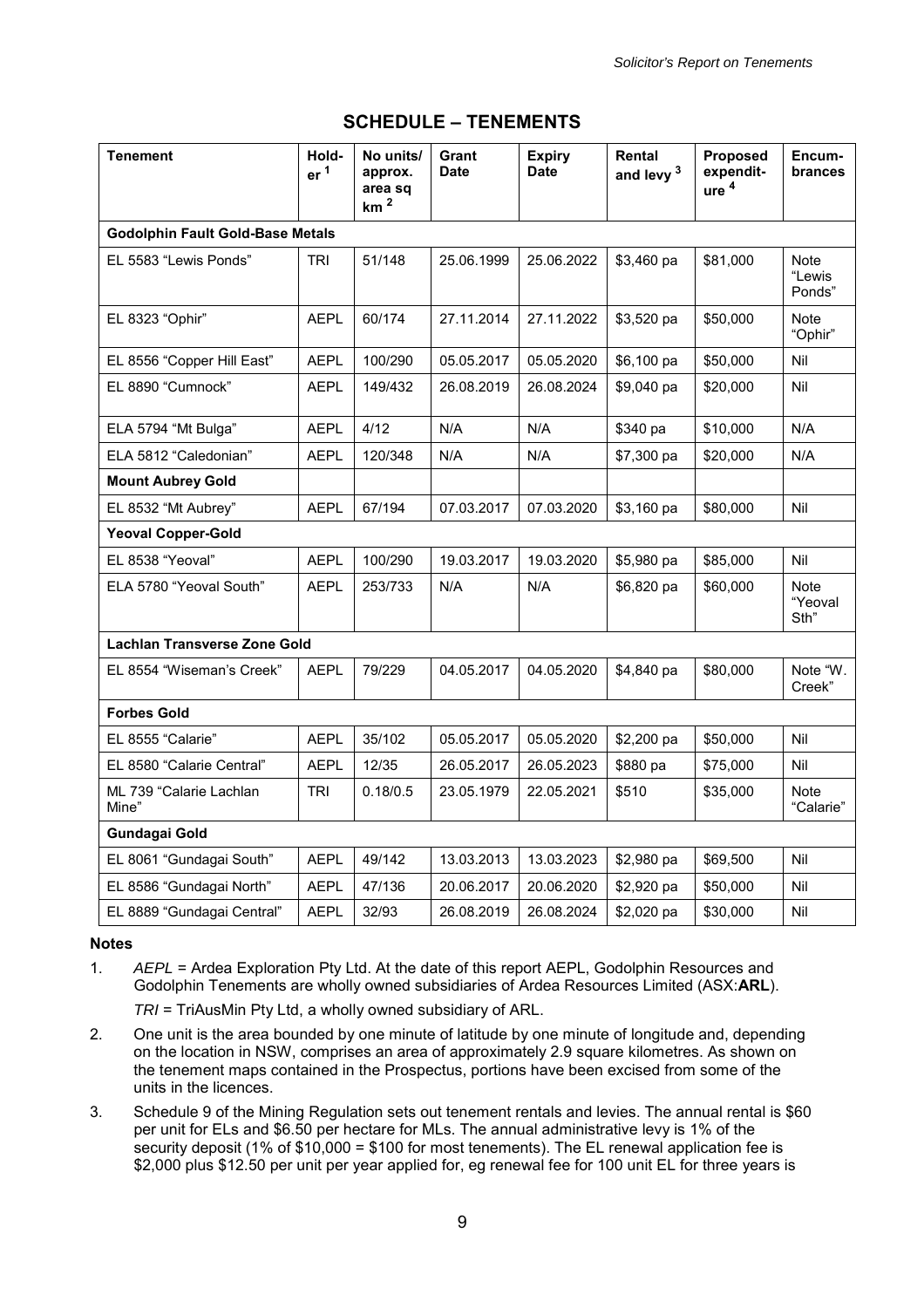\$2,000 plus \$37.50 x 100 = \$5,750. For a ML the renewal application fee is \$3,000 plus \$36 per hectare.

- 4. Proposed expenditure in the current year of the licence term, to be met through current exploration work programs approved by the DPE. For example, EL 5583 "Lewis Ponds" requires an expenditure of \$81,000 in the 12 months to June 2020. Work may include geological mapping, rock chip sampling, soil geochemical surveys, geophysical surveys, modelling of results, drilling and core logging.
- 5. Calarie: The current Mine Operations Plan for ML 739 provides only for exploration, and care and maintenance activities. Dealings and encumbrances include a Farm-in Agreement, however the farminee, Kimberley Diamonds Ltd, has withdrawn from its farm-in to Calarie.
- 6. Lewis Ponds: EL 5583 is subject to a finder's fee, payable to geologist David Timms, following commencement of production, or sale of the EL, capped at A\$2 million. The fee is based on 1/3 of proceeds from sale of the EL, or 1/3 of net profits from production, or 30% of any royalties received from production.
- 7. Ophir: Dealings and encumbrances include miscellaneous approvals, exempted area operations and native title right to negotiate (see section 11(c) of this report).
- 8. Wisemans Creek: Dealings and encumbrances include exempted area operations.
- 9. Yeoval South: The DPE has advised there is a competing tenement application; the area to be offered is likely to be significantly less than 253 units.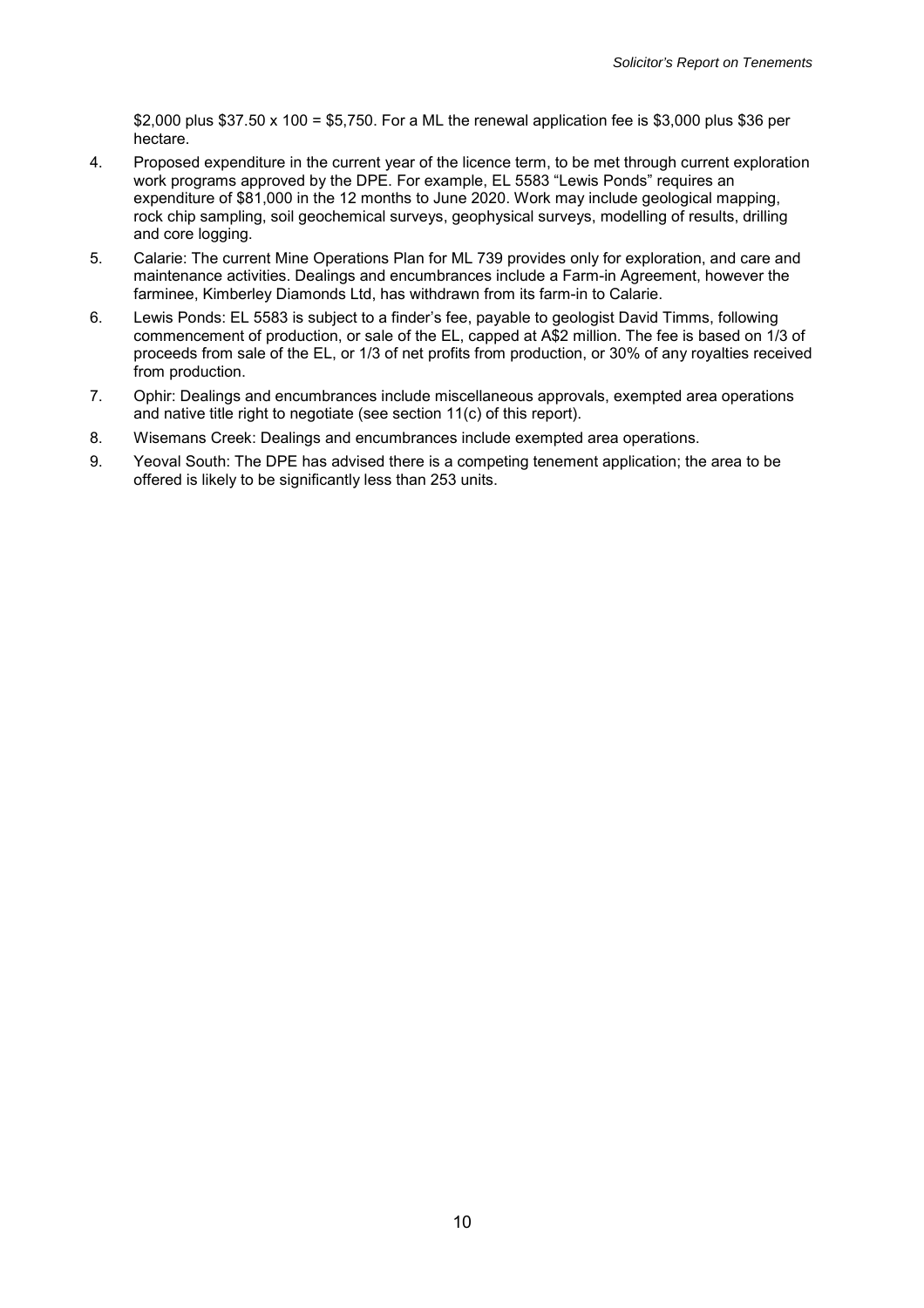# **Ardea Resources Limited ACN 614 289 342**

# **SUPPLEMENTARY PROSPECTUS**

# **1. Important information**

This is a supplementary prospectus (**Supplementary Prospectus**) intended to be read with the prospectus dated 3 October 2019 (**Prospectus**) issued by Ardea Resources Limited ACN 614 289 342 (**Company**).

This Supplementary Prospectus is dated 21 October 2019 and was lodged with ASIC on that date. Neither ASIC nor ASX take any responsibility as to the contents of this Supplementary Prospectus.

This Supplementary Prospectus should be read together with the Prospectus. Other than the changes set out in this Supplementary Prospectus, all other details in relation to the Prospectus remain unchanged. To the extent of any inconsistency between this Supplementary Prospectus and the Prospectus, the provisions of this Supplementary Prospectus will prevail. Unless otherwise indicated, terms defined and used in the Prospectus have the same meaning in this Supplementary Prospectus.

The Company has issued both a printed and electronic version of this Supplementary Prospectus and the Prospectus. Electronic versions of both may be accessed at www.ardearesources.com.au.

This Supplementary Prospectus and the Prospectus are important documents that should be read in their entirety. If you are in any doubt as to the contents of this Supplementary Prospectus or the Prospectus, you should consult your stockbroker, lawyer, accountant or other professional adviser without delay.

# **2. Supplementary Prospectus**

# **2.1 Purpose**

This Supplementary Prospectus has been issued to incorporate the additional information contained within the addendum to the Company's notice of meeting, dated 21 October 2019 into the Prospectus.

# **2.2 No investor action required**

As the content of this Supplementary Prospectus is not considered by the Company to be materially adverse to investors, no action needs to be taken by investors who have already submitted proxy forms. As no applications may be made under this Prospectus, there are no withdrawal rights offered pursuant to this Supplementary Prospectus.

# **2.3 Proxy Forms**

(a) If you have already completed and returned the Proxy Form which was provided with the original Notice of Meeting and you wish to change your vote, you must complete and return a new Proxy Form. Please contact the Company if you require a new Proxy Form.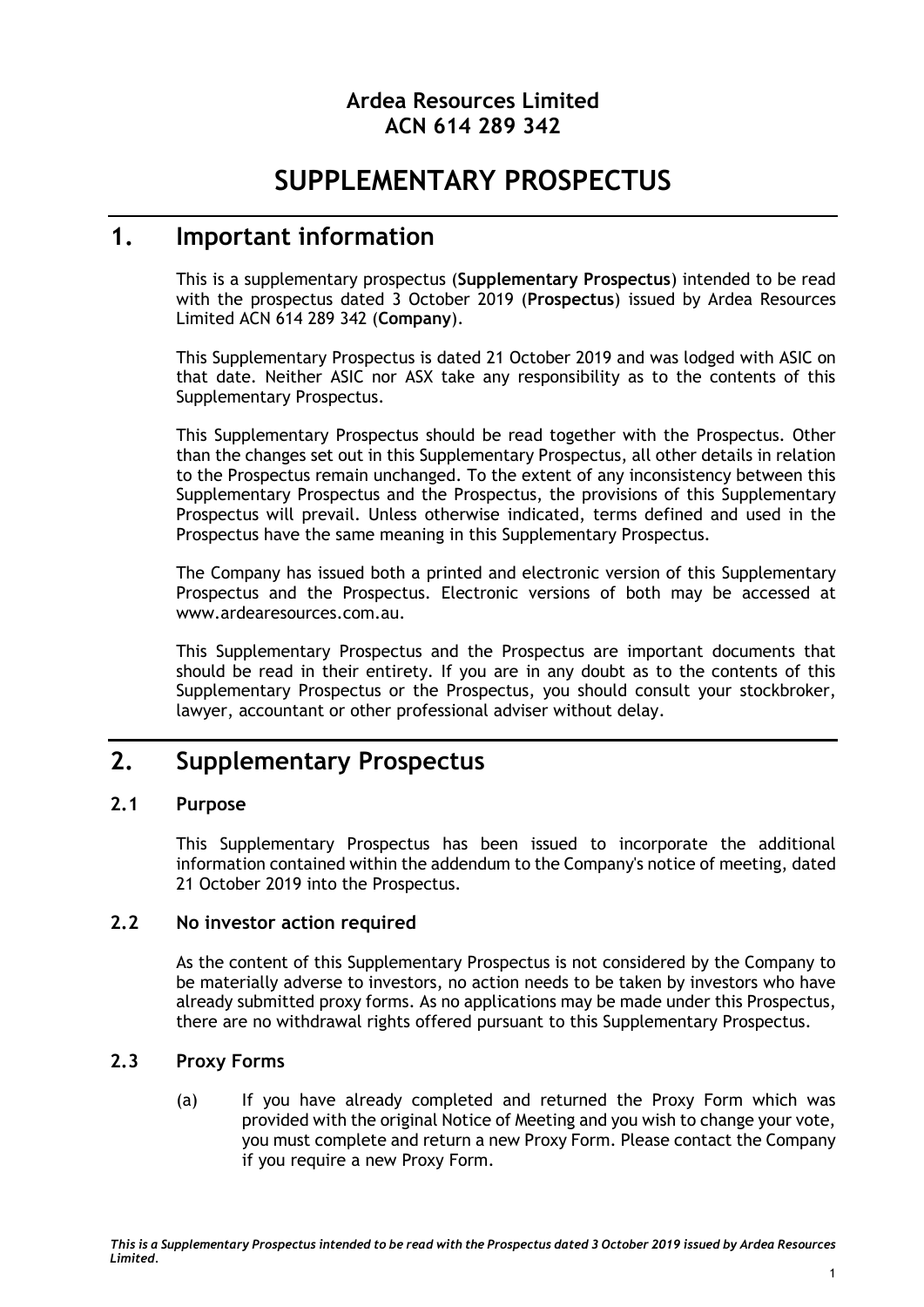(b) If you have already completed and returned the Proxy Form which was annexed to the original Notice of Meeting and you do not wish to change your vote, you do not need to take any action as the earlier submitted Proxy Form will be accepted by the Company unless you submit a new Proxy Form.

# **3. Amendments to the Prospectus**

# <span id="page-25-0"></span>**3.1 Replacement of Section 1.1**

*Section 1.1 of the Prospectus is deleted and replaced as follows:*

This Prospectus is dated 3 October 2019 and a copy of this Prospectus was lodged with ASIC on that date. ASIC and ASX take no responsibility for the content of this Prospectus, or the merits of the investment to which this Prospectus relates.

No Godolphin Shares may be offered or transferred on the basis of this Prospectus later than 13 months after the date of this Prospectus, being the expiry date of this Prospectus.

The Company notes that the Godolphin Shares will not be quoted on the ASX pursuant to the short-form prospectus lodged in conjunction with the Notice.

In order for the Godolphin Shares to commence trading on the ASX, Godolphin will be required to lodge a prospectus in accordance with section 710 of the Corporations Act (**Godolphin Prospectus**). The Godolphin Prospectus will contain an offer by Godolphin to raise at least \$4,500,000 and up to \$8,000,000 (before costs) through the issue of at least 22,500,000 and up to 40,000,000 Godolphin Shares (**Public Offer**), which will include an offer to the Company's shareholders.

The Public Offer under the Godolphin Prospectus will be conditional upon the following events occurring:

- (a) the Company obtaining shareholder approval for the In-specie Distribution;
- (b) the conditions precedent to a demerger implementation deed between the Company and Godolphin (and others) being satisfied or waived;
- (c) Godolphin raising not less than \$4,500,000 (before costs) under the Public Offer; and
- (d) ASX granting in-principle approval to admit Godolphin to the ASX Official List on conditions which the directors of Godolphin are confident can be satisfied.

An application for admission of the Godolphin Shares to quotation on the ASX will be made to the operator of that market within 7 days after the date of the Godolphin Prospectus, however, the Company's shareholders must note that the Godolphin Shares will not commence trading unless the above conditions are satisfied. Shareholders should note that there is no guarantee that the conditions will be satisfied, and even if the above conditions are satisfied, there is no guarantee that the Godolphin Shares will commence trading on the ASX.

No person is authorised to give information or to make any representation in connection with this Prospectus which is not contained in this Prospectus. Any information or representation not contained in this Prospectus may not be relied on as having been authorised by the Company in connection with this Prospectus.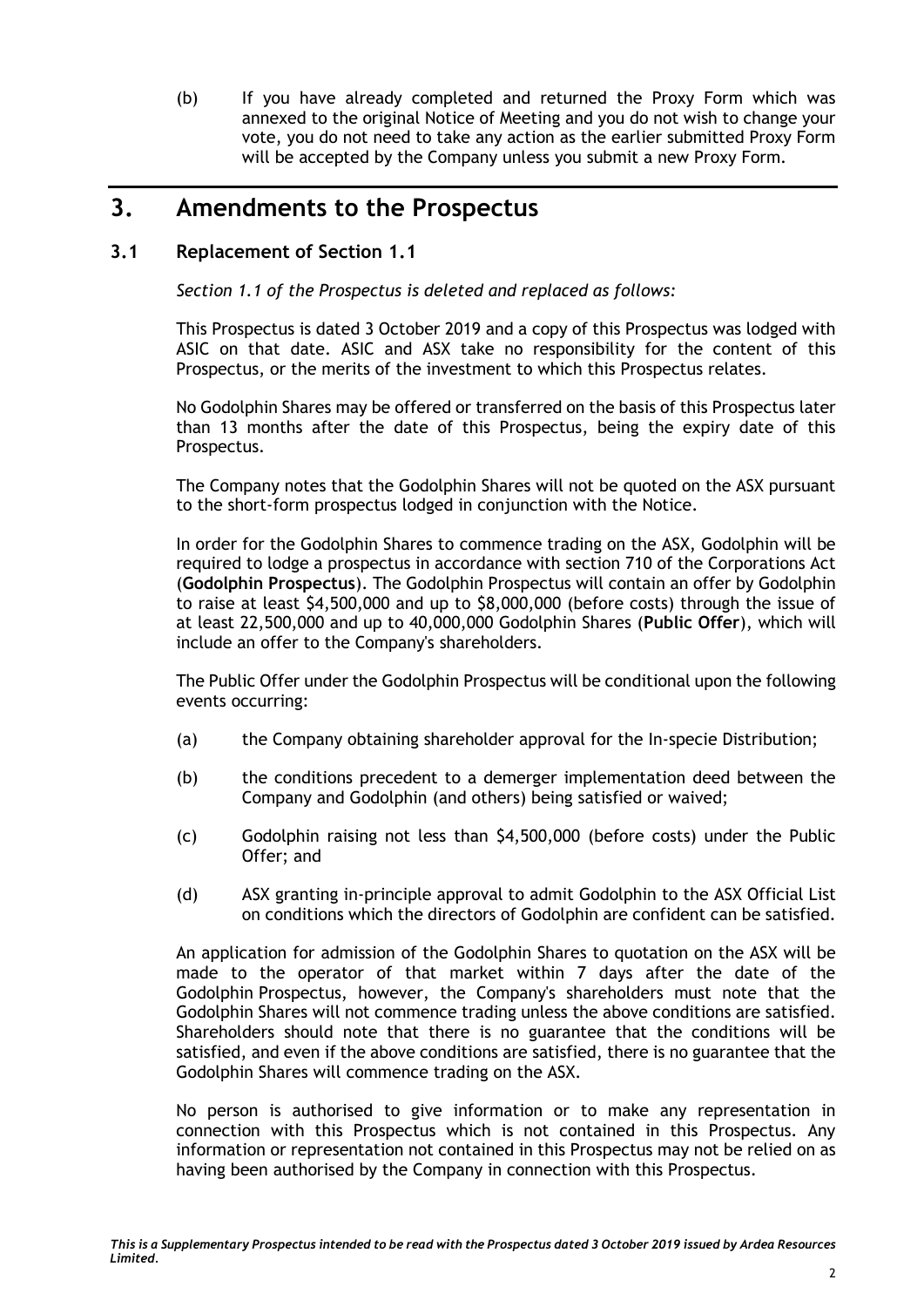This Prospectus, including the Notice of Meeting which is incorporated by reference into this Prospectus, is important and should be read in its entirety. If you do not fully understand this Prospectus or are in any doubt as to how to deal with it, you should consult your professional adviser immediately. Investment in the Godolphin Shares that are the subject of this Prospectus should be considered speculative.

This Prospectus does not constitute an offer in any place in which, or to any person to whom, it would not be lawful to make such an offer. In making representations in this Prospectus, regard has been had to the fact that the Company is a disclosing entity for the purposes of the Corporations Act and certain matters may reasonably be expected to be known to Company Shareholders and professional advisers whom Company Shareholders may consult.

If you are uncertain about the terms and conditions of the Offer, you should seek the advice of an appropriately qualified financial adviser.

Defined terms and abbreviations used in this Prospectus are set out in Section 7.

# **3.2 Replacement of Section 3.2**

*Section 3.2 of the Prospectus is deleted and replaced with the following:*

The material provisions of the Notice of Meeting are summarised below. The Sections and Schedules referred to below are a reference to Sections and Schedules (respectively) in the Explanatory Memorandum to the Notice of Meeting:

(a) **Section 1.6 – Timetable**

This Section sets out the indicative timetable for the In-specie Distribution.

# (b) **Section 3.1 – Background and Overview of the Proposal**

This Section provides an overview of the Company and the Proposal including information on the NSW Assets, which is to be acquired by Godolphin from the Company under the DID. This Section also contains an important note, advising Shareholders:

- (i) that the Godolphin Shares will not be quoted on the ASX pursuant to this Prospectus;
- (ii) that a separate prospectus prepared in accordance with Section 710 of the Corporations Act will be prepared by Godolphin (**Godolphin Prospectus**), and that Godolphin will make an application for admission of the Godolphin Shares to quotation on the ASX within 7 days of the date of the Godolphin Prospectus;
- (iii) of the conditions that must be satisfied prior to quotation of the Godolphin Shares on the ASX; and
- (iv) that even if the conditions are satisfied, there is no guarantee that the Godolphin Shares will be quoted on a recognised stock exchange.
- (c) **Section 3.2 – Plans for Ardea and Godolphin following completion of the Proposal**

This Section clarifies the Company's and Godolphin's anticipated future plans (assuming the Proposal is completed).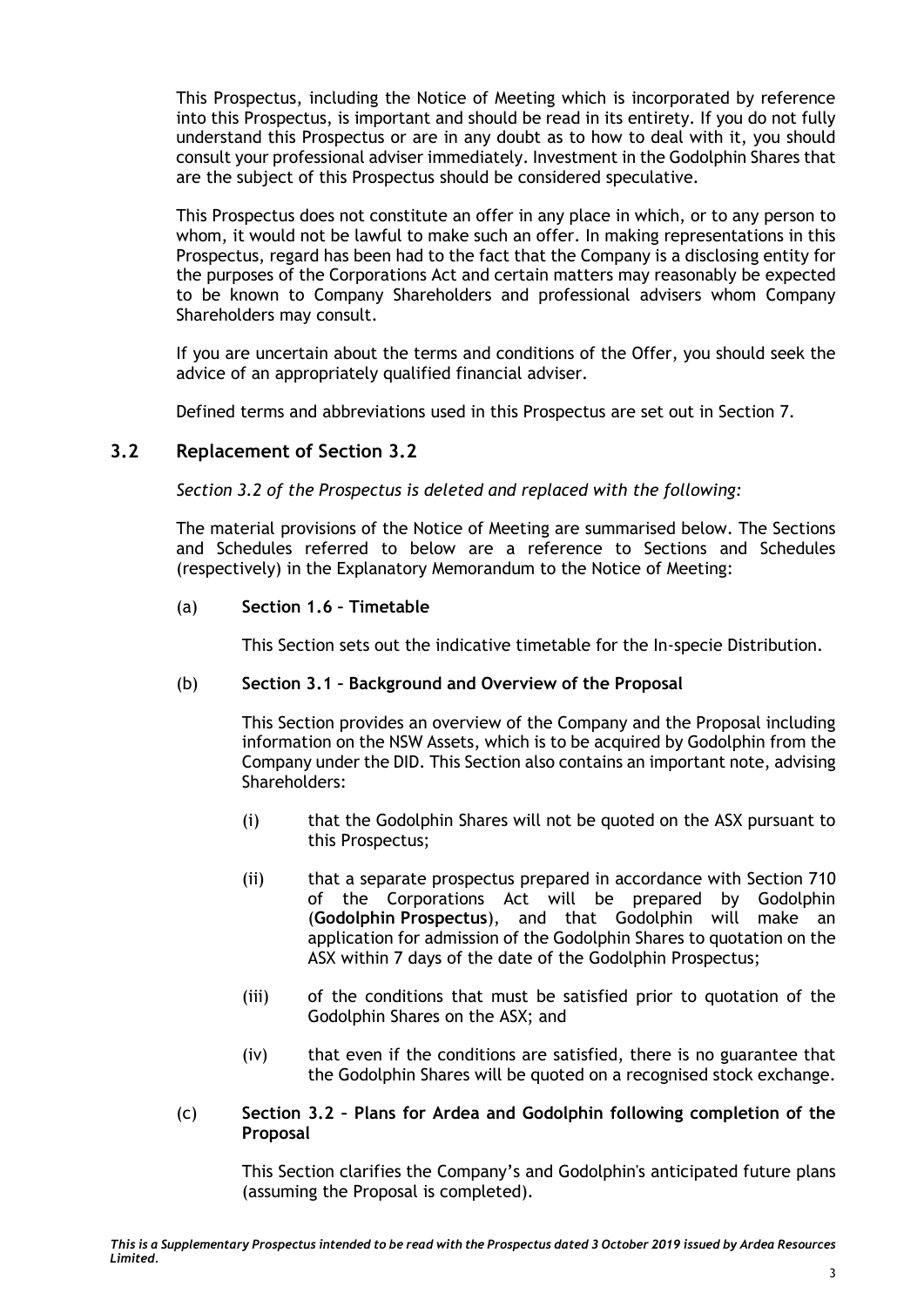# (d) **Sections 3.3, 3.17 and 3.20 – Capital reduction**

These Sections provide an overview of the Capital Reduction, include a statement that the Company Directors believe that the Capital Reduction is fair and reasonable to Company Shareholders and that the Capital Reduction will not prejudice the Company's ability to pay its creditors, and set out the effect of the Capital Reduction on the Company's Shareholders.

# (e) **Section 3.4**

This Section sets out the conditional waiver decision Godolphin has received from ASX in relation to the application of escrow restrictions on the Consideration Shares.

# (f) **Sections 3.5, 3.16 and Schedules 2 and 3 – Pro-forma financial information**

These Sections and Schedules 2 and 3 include a pro-forma balance sheet of the Company's balance sheet as at 30 June 2019 as a result of the Proposal, which includes the In-specie Distribution, and Godolphin's balance sheet as at incorporation on 25 June 2019 an a Proforma Financial information on 25 June 2019 (assuming the Proposal is completed).

Section 3.5 also contains information relating to the assets and liabilities held in GTPL and TriAusMin.

# (g) **Section 3.6 – Advantages and disadvantages**

This Section outlines the principal advantages and disadvantages to Company Shareholders of the Proposal.

# (h) **Section 3.7 – Failure to achieve completion of the Proposal**

This Section sets out the Company's anticipated future plans (assuming the Proposal is not completed).

# (i) **Section 3.8 – Capital Raising**

This Section gives a description of the Capital Raising to be undertaken by Godolphin in conjunction with (and as a condition to) the In-specie Distribution.

#### (j) **Sections 3.9 to 3.11 – Background of the NSW Assets, projects and JORC Code information**

This Section gives a description of the NSW Assets that Godolphin is acquiring under the DID, JORC information relating to the projects comprising the NSW assets, and a competent person statement made in accordance with the JORC Code.

#### (k) **Section 3.12- Information on Godolphin, its Board and key management personnel**

These Sections set out Godolphin's anticipated future plans and priorities (assuming the Proposal is completed) and provide information about Godolphin's board of directors.

# (l) **Section 3.13 – Demerger Implementation Deed (DID)**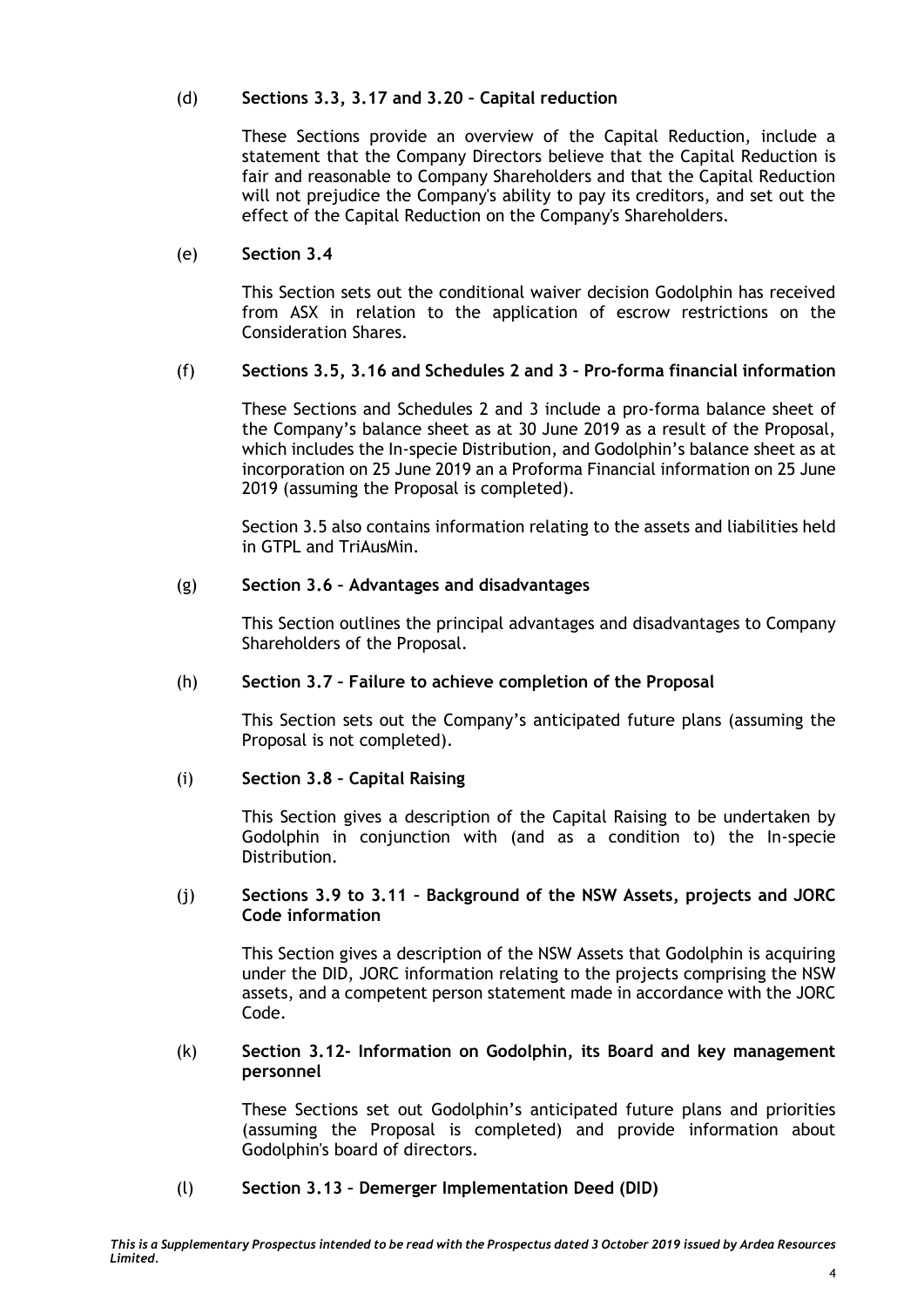This Section provides a summary of the DID. The Company and Godolphin (and their various subsidiaries) entered into an agreement for the sale and purchase of the NSW Assets on 3 October 2019. The effect of the DID is that Godolphin acquires the NSW Assets for 30,000,000 fully paid ordinary shares in Godolphin at a deemed issue price of \$0.20 per Godolphin Share and 15,000,000 Options in Godolphin, exercisable at \$0.25 expiring 3 years from the date of issue.

### (m) **Section 3.14- Disclosure to ASX**

This Section sets out that as an ASX listed entity, copies of documents lodged in relation to Ardea may be obtained for a fee from, or inspected at, an office of ASIC or can be accessed at either the ASX announcements platform or the Company's website.

#### (n) **Section 3.15 and Schedule 4 – Risk Factors**

This Section and Schedule 4 list a number of specific and general risks that may have a material effect on the financial position and performance of Godolphin and the value of Godolphin Shares.

# (o) **Section 3.16 and Schedule 2**

This Section sets out the financial effect of the proposed Capital Reduction on the Company.

#### (p) **Section 3.18 – Effect of Proposed Capital Reduction on Shareholders**

This Section sets out the effect of the proposed Capital Reduction on Shareholders.

#### (q) **Section 3.17 – Directors' interests and recommendations**

This Section details the number of securities in the Company which the Ardea Directors and proposed directors of Godolphin have an interest in prior to the Proposal and the number of Godolphin Shares they are likely to receive if the Proposal is completed.

#### (r) **Sections 3.19 and 3.20 – Additional information**

These Sections set out the proposed capital structures of the Company and Godolphin following completion of the Proposal, and provide details of recent trading information with respect to the Company's Shares.

#### (s) **Sections 3.21 to 3.23**

These Sections set out the relevant sections of the Corporations Act and ASX listing rules relating to the Capital Reduction.

# (t) **Section 3.24 – Effect of Shareholder approval**

This Section outlines the effect of the proposed Capital Reduction on Company Shareholders which is that eligible Company Shareholders registered on the Record Date will receive a pro rata distribution in-specie of Consideration Shares. This Section also outlines the treatment of overseas Company Shareholders and the effect of the Proposal on existing Company Options.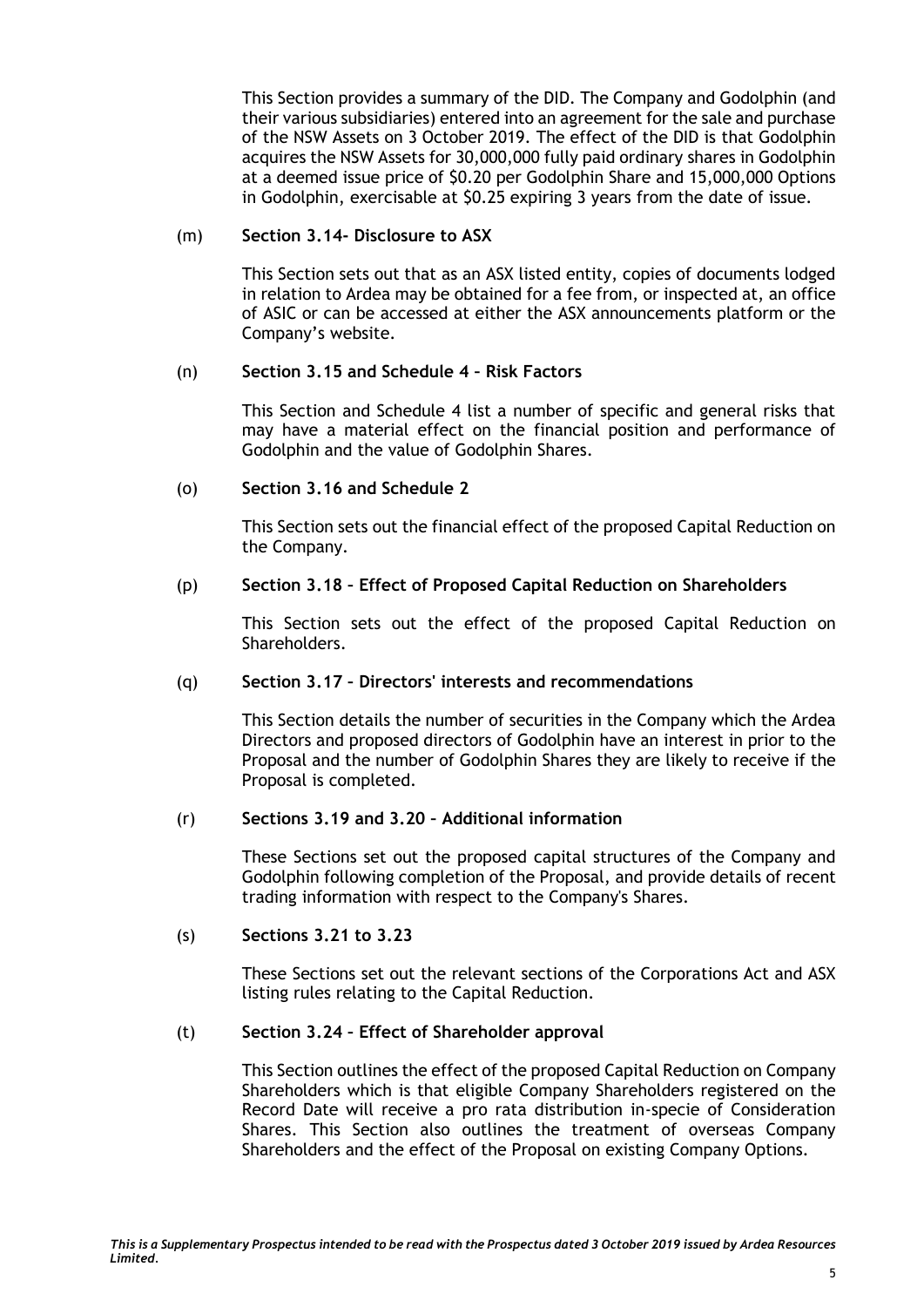# (u) **Section 3.25 - Information concerning Godolphin Shares**

This Section contains a summary of the more significant rights and liabilities attaching to Godolphin Shares.

### (v) **Section 3.26 – Taxation implications**

This Section provides an overview of the taxation implications for the Company's Shareholders and the Company itself, and notes the Company has sought a private ruling from the ATO with respect to Demerger Relief.

To the maximum extent permitted by law, the Company, its officers and each of their respective advisors accept no liability and responsibility with respect to the taxation consequences for Company Shareholders.

#### (w) **Section 3.27 and 3.28**

These Sections provide information on the lodgement of the Notice of Meeting with ASIC and sets out a confirmation from the Company in respect of the information provided in the Notice of Meeting.

#### (x) **Section 3.29**

This Section contains a summary of Godolphin's material contracts.

#### (y) **Schedule 5**

This Schedule contains the schedule of the Tenements.

### (z) **Schedule 6**

This Schedule contains a list of the Lewis Pond Freehold Land.

#### (aa) **Schedule 7**

This Schedule contains the terms of the Options.

### (bb) **Schedule 8**

This Schedule contains the Solicitor's Report on Godolphin's Tenements.

# **3.3 Definitions**

*The definition of Godolphin Prospectus is to be inserted:*

**Godolphin Prospectus** has the meaning given in Section [3.1](#page-25-0) of this Prospectus.

*The definition of "Notice of Meeting is to be deleted and replaced with:*

**Notice of Meeting** means the Notice of General Meeting of the Company dated 3 October 2019 and the Addendum to the Notice of Meeting dated 21 October 2019 in which the Capital Reduction Resolution is to be considered.

*The definition of "Proxy Form" is to be inserted:*

**Proxy Form** means the form accompanying the Notice.

*The definition of "Public Offer" is to be inserted:*